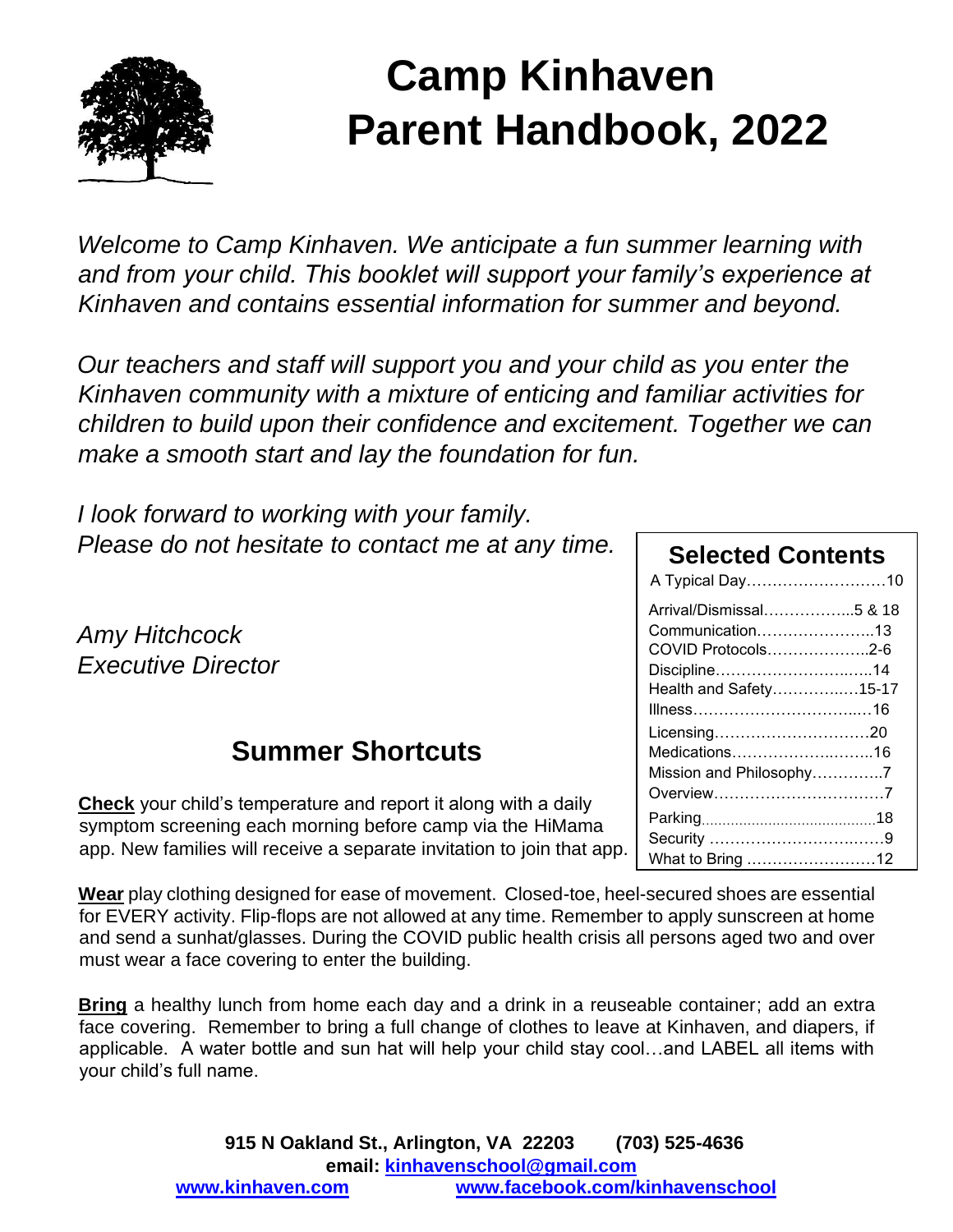# **Kinhaven School COVID-19 Public Health Crisis Protocols\***

\*updated May 18, 2022. Additional protocols may be instituted in response to evolving regulation and scientific discovery. Kinhaven's

#### **Admission to the Program**

Entry: All faculty, staff, families, children (students), and the rare visitor will wear face coverings to be admitted to the building. Persons with health concerns that may impact their ability to do so must contact the School office in advance to determine the appropriate course of action in consultation with health care professionals and ADA compliance.

#### **Communications**

Pre-participation Documents: Prior to admission/employment participants will acknowledge Kinhaven's COVID protocols. Participants will notify the program should they or a household member develop suspected or diagnosed COVID-19, or come into close contact with a person who has.

Signage: Entry signs will direct participants to don fresh face coverings, submit their daily health screening results, and move to a handwashing station upon entering the building. Floor decals and traffic flow directional signs will reinforce physical distancing and building movement protocols.

### **Cooperation: The Kinhaven COVID-19 Community Commitment**

Kinhaven School is a cooperative, member organization. Never before has the cooperative spirit that imbues Kinhaven and its member obligations been more essential to the ongoing operations of physical programming. In the COVID-19 era the personal decisions of each participant have the potential to impact the health of others: children, families, and staff as well as the perpetuation of the organization itself. The group settings we join, travel we take, and COVID habits of hygiene, distance, and coverings we practice each effect the health of others, and ultimately the ability of Kinhaven to continue in-person programming.

The Centers for Disease Control enumerates activities by risk for vaccinated and unvaccinated persons including

- Going to a large social gathering like a wedding, funeral, concert, or party.
- Attending a mass gathering like a sporting event, indoor worship service, concert, or parade.
- Being indoor crowds for example, in restaurants, bars, airports, bus and train stations, or movie theaters.
- Traveling on a cruise ship or river boat.
- Being unmasked indoor during periods of heightened transmission.

Families can learn more about the CDC's Recommendations for choosing safer activities [here.](https://www.cdc.gov/coronavirus/2019-ncov/vaccines/pdfs/324153-K-COVID-19_choosingSaferAct2.pdf)

Travel and School Participation: Kinhaven's travel protocol will reflect the current and prevailing guidance of the Centers for Disease Control which recommends all travelers be tested if travel involved greater risk of exposure, including but not limited to being in crowded place(s) and being unmasked. Travelers in this category will

- · quarantine from the program for a minimum of five days;
- test on days 3-5;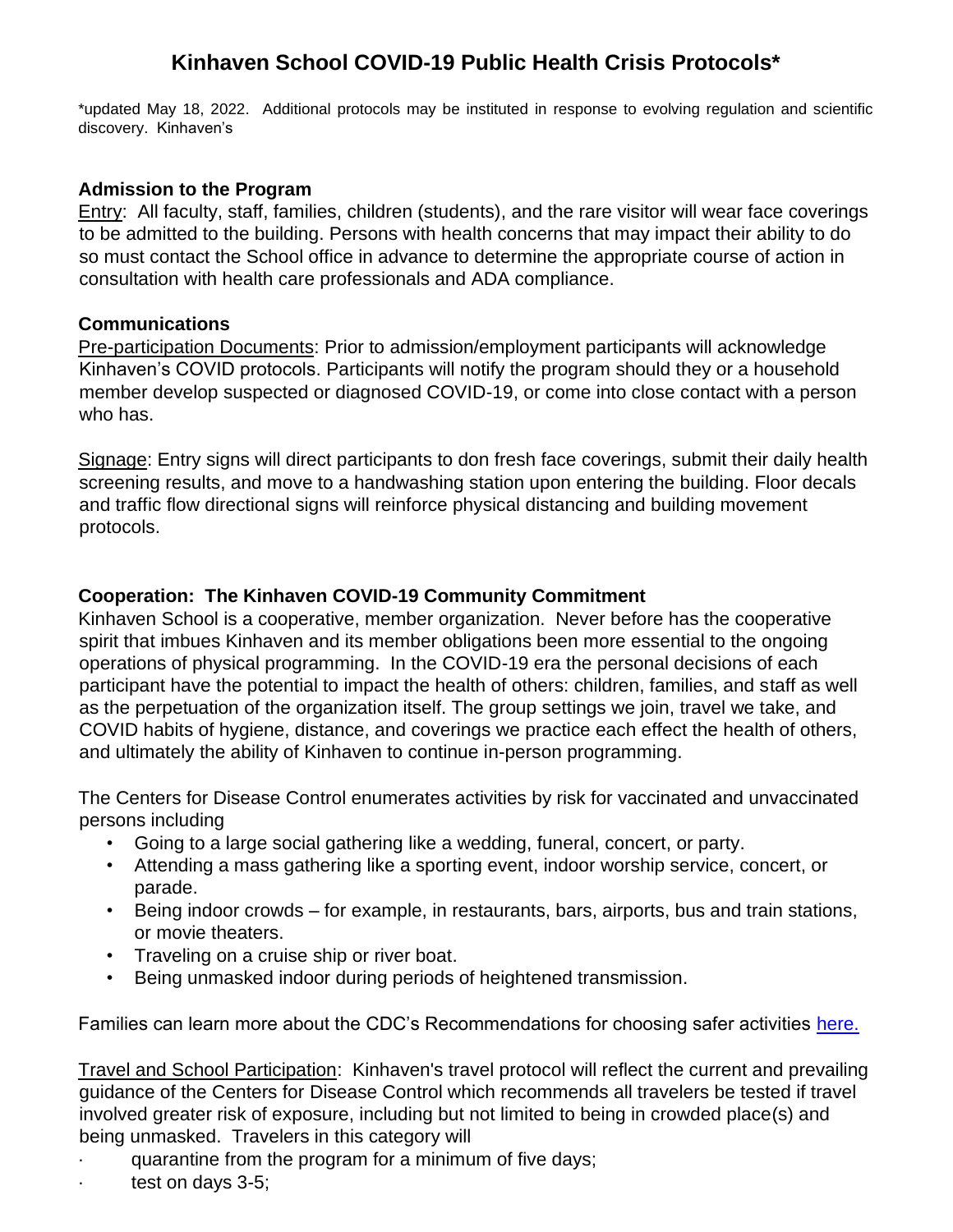- wear a well-fitting, high-quality mask faithfully upon return; and
- stay at home should COVID-consistent symptoms develop.

There is no school participation implication based on the activities of other household members. Travel poses particular risks as there is often a multiplier effect with individuals participating in multiple high-risk activities including transport via enclosed and shared modes, taking part in activities with larger group sizes, widening the circle of contacts, and utilizing public services and attractions. Program participants will complete the [Kinhaven COVID-19 Travel Form](https://form.jotform.com/kinhavenschool/kinhaven-covid-19-travel-form) any time they spend the night more than thirty miles from their residence.

# **COVID Confirmation and Exposure**

Cleaning and Disinfection: Classroom space(s) will be closed for deep cleaning following a confirmed case of COVID in the program. The prevailing CDC and governmental guidance on these steps will be applied.

Closure: Classrooms will close for cleaning in the event of a participants' COVID diagnosis. The classroom or program may be asked to close temporarily by public health officials, and participants recommended to test and isolate at home for up to 14 days if asymptomatic, and longer if symptoms develop. At such time, the distance learning protocols will be implemented.

Communication: All first and second-degree contacts will be notified of the potential exposure and the overlapping dates (see Tracking Classroom Admission below). Until such time as public health entities provide additional direction, first and second-degree contacts will be urged to self-quarantine/isolate at home and contact their health care provider. Other building users will similarly be notified. (see Communications heading)

Illness During the Program: Any program participant who develops COVID-19 consistent symptoms, including fever, new cold, new cough, new breathing difficulty, new rash, new lethargy and headache, digestive issues, or any combination of the above will be segregated from the class while a family member is contacted and until such time as the child/staff member may be picked up. *Persons with symptoms consist with COVID-19 will be excluded from the program until testing demonstrates that symptoms are not caused by COVID.*

All participants have an active Emergency Permissions form that permits the School to share emergency illness or injury information with their designated family members or emergency contacts, or to initiate the emergency medical system.

Return to School: Prevailing Centers for Disease Control and Virginia Department of Health Guidance policy indicates lengthy stay-at-home periods for persons exposed to or diagnosed with COVID-19. to include:

| Day 0 is the day of contact, or<br>onset of symptoms/positive<br>test results | <b>Fully Vaccinated Persons;</b><br><b>Persons with Confirmed</b><br><b>COVID within Last 90 Days</b>                    | <b>Unvaccinated + Partially</b><br><b>Vaccinated Persons</b>                             |
|-------------------------------------------------------------------------------|--------------------------------------------------------------------------------------------------------------------------|------------------------------------------------------------------------------------------|
| Quarantine; close contact                                                     | 5 days at home; return with<br>daily rapid antigen tests on<br>days 6 - 10 with faithful<br>wearing of well-fitting mask | 10 days at home; return<br>on/after day 11 with faithful<br>wearing of well-fitting mask |
|                                                                               |                                                                                                                          | * Refer to isolation below in the<br>event of a positive test                            |
|                                                                               |                                                                                                                          |                                                                                          |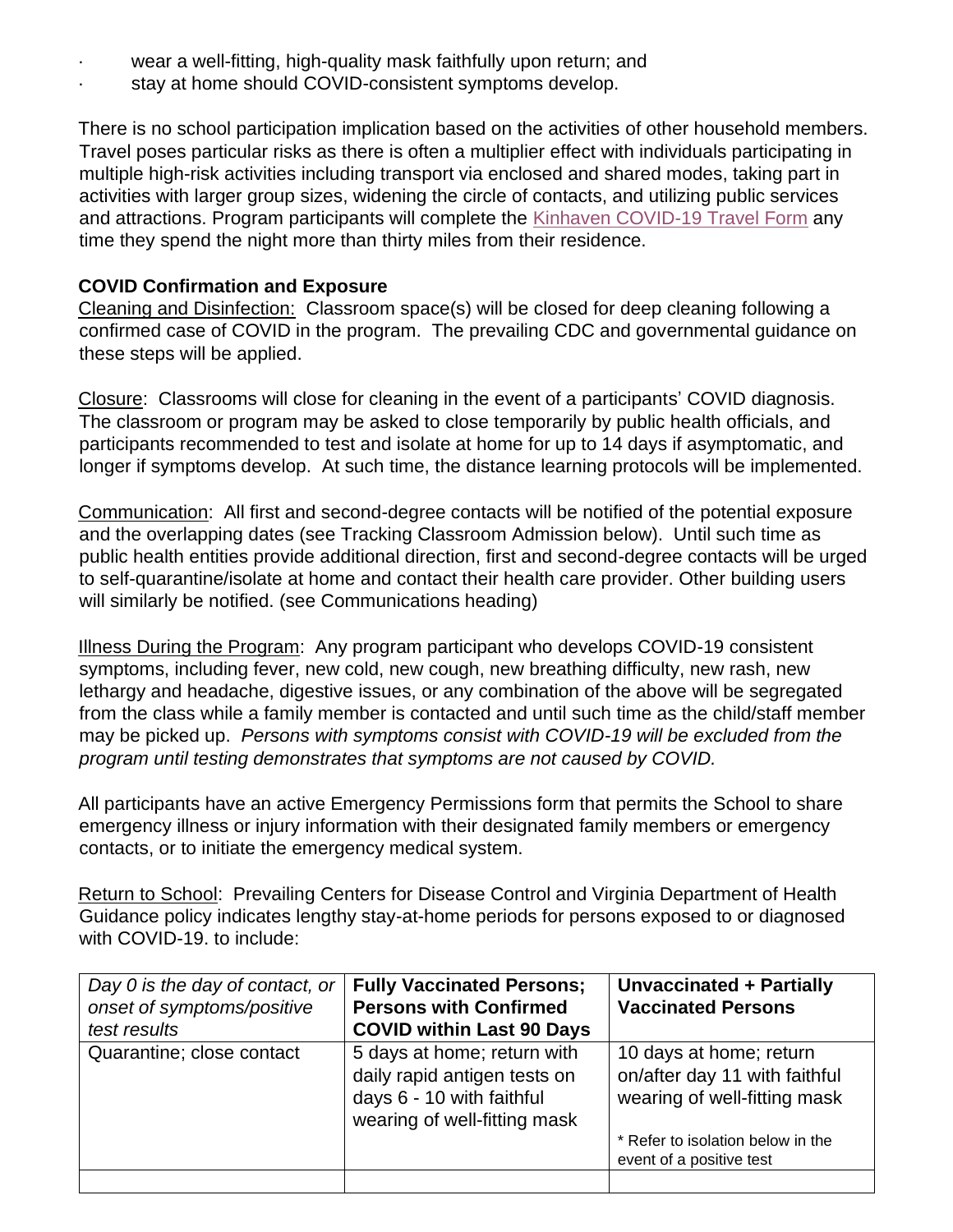| Day 0 is the day of contact, or<br>onset of symptoms/positive<br>test results | <b>Fully Vaccinated Persons;</b><br><b>Persons with Confirmed</b><br><b>COVID within Last 90 Days</b>                                                                                                                       | Unvaccinated + Partially<br><b>Vaccinated Persons</b>                                                                                                                                                |
|-------------------------------------------------------------------------------|-----------------------------------------------------------------------------------------------------------------------------------------------------------------------------------------------------------------------------|------------------------------------------------------------------------------------------------------------------------------------------------------------------------------------------------------|
| Isolation; positive test or<br>diagnosis                                      | A minimum of 5 days at<br>home, AND submission of a<br>negative antigen test results<br>on days 6 - 10, AND<br>improved symptoms without<br>the aid of medication, AND<br>have the stamina to<br>participate in the program | A minimum of 10 days at<br>home since symptom<br>onset/positive test result,<br>AND improved symptoms<br>without the use of<br>medications, AND have the<br>stamina to participate in the<br>program |
|                                                                               |                                                                                                                                                                                                                             |                                                                                                                                                                                                      |

Reporting: Every program participant shall report illness of to the school office via phone and email including symptoms and their onset.

### **Daily Health Screening**

Daily health and temperature checks are required for faculty, staff, and students. These participants will submit their results to screening symptoms, exposure, and travel questions and a photo capture of their temperature via a smartphone app each program day. Participants who arrive at the program without completing this step will be subjected to a temperature check at the outdoor screening station with staff. Data recorded through in person temperature and screening checks will be amalgamated with data captured through the application described above.

Further, classroom staff will conduct the typical daily health observation inspection of children including but not limited to review of the skin, gait, eyes, and nose, mouth, and breathing (visible respiratory).

Persons with recorded temperature over 100.4 degrees (F) will be prohibited from entry and referred to a health care provider.

Persons with a recorded temperature of 99.9 – 100.3 will be subject to additional screening questions and re-check of their temperature by school personnel.

All staff, faculty, and students will be subject to two (2) temperature check on their first date of attendance to provide a baseline on the school equipment to accommodate any future claims of calibration discrepancy.

Mid-day temperature checks may be conducted on any participant whose demeanor or health status changes. Any persons whose symptoms include fever, new cough, new breathing difficulty, new rash, new lethargy and headache, digestive issues, or any combination of the above will be segregated from the class while a family member is contacted and until such time as the child may be picked up. All participants have an active Emergency Permissions form that permits the School to share emergency illness or injury information with their designated family members or emergency contacts, or to initiate the emergency medical system.

*Persons with symptoms consist with COVID-19 will be excluded from the program until testing demonstrates that symptoms are not caused by COVID.*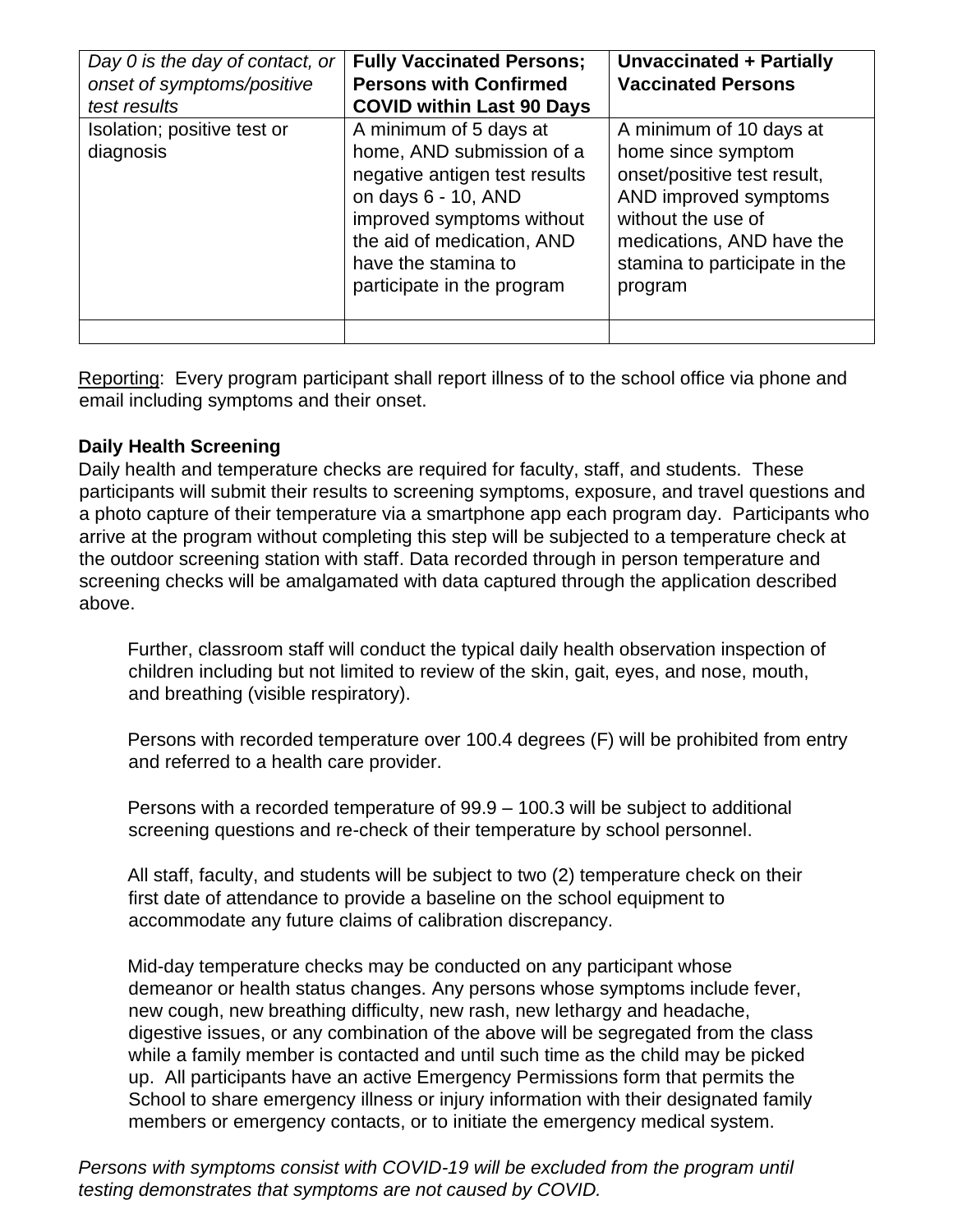#### **Physical Distancing**

Barriers: Physical barriers may be employed during health checks, in the office, and in the classrooms during meals and to accommodate developmentally appropriate practices which consider the social-emotional health of the child(ren).

Classroom Arrangement: Classroom furniture will be re-arranged to accommodate physical distance requirements while maintaining best practices for supervision and instruction. This may include reducing the number of chairs at a table; creating a home-base area for each child as their primary play space; placing decals or other visual signals for students, for example.

Interior Traffic Flow: To avoid face to face contact, staircases will be designated as one-way during school hours. One class may occupy a shared space such as restroom or hallway at a time. Floor decals in "waiting spaces" will reinforce physical distancing.

Spacing: While occupying indoor spaces, teachers will reinforce protocols and posted signage calling for distance between program participants. Given the age of the preschool population additional protections including but not limited to face coverings, barriers, room arrangement, traffic flow, and program adaptations will be employed to reduce the risk of COVID-19 transmission.

### **Program Adaptations**

Arrival and Dismissal: Classes will have assigned entry points and routines to reduce the number of adults entering the premises. Use of the Nelson ST courtyard and green spaces adjacent to the school entrance will allow appropriately spaced congregation. Children will be escorted by staff to the classrooms. As in typical operations, handwashing is the first activity that children conduct when they enter the building.

Face Coverings: All program participants will don a fresh, well-fitting mask daily to enter the program. A fresh mask has not been worn in prior public settings and is new or has been laundered per CDC and manufacturer's guidance. All program participants will have an extra mask available each day should the first become soiled. Extra disposable masks for adults and children are available. Face coverings worn at School should be replaced upon exiting daily.

Face covering breaks largely occur outdoors and during meals. Spacing and activity accommodations may be made for children learning to wear a face cover.

Group Consistency: Children will not mix between groups/classrooms. Maintaining a silo of persons reduces the risk of transmission of COIVD-19 throughout the program

Hand Hygiene: All participants will conduct handwashing immediately upon entering the program. This process will be repeated before and after meals; after toileting; after handling pets; after handling face covers, masks or PPE; when returning from the outdoors; prior to dismissal; or when soiled. Adults may use hand sanitizer containing at least 70% alcohol during intervals from the list above. Such hand sanitizer must be kept out of reach of children at all times and may only be administered to a child under 6 years old while under supervision of the program when running water is not available.

Materials: Systems for personal supplies of high touch materials and disinfecting of those shared are in place.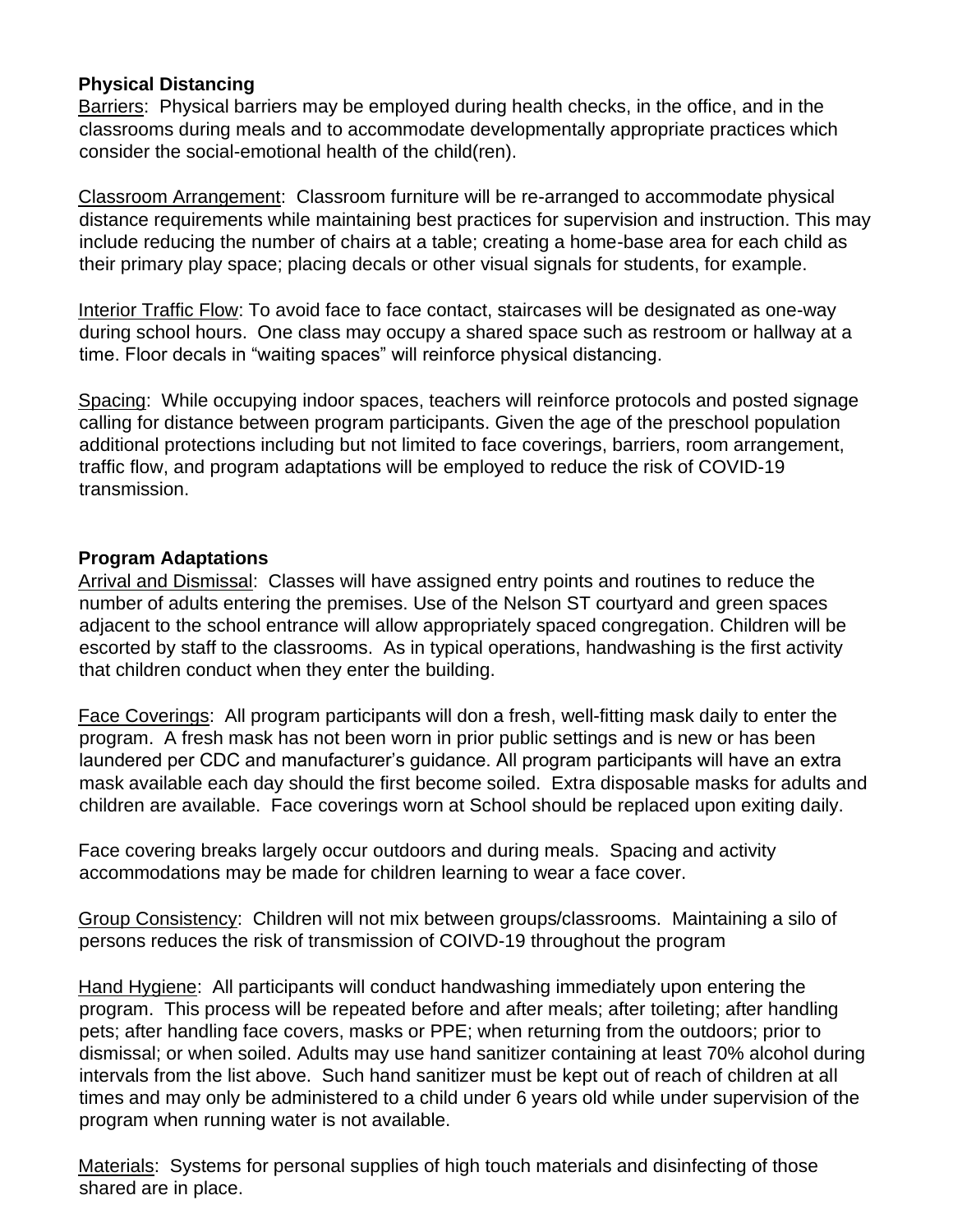Meals: Each participant will provide their own lunch and water bottle. Spacing and screens will be implemented during indoor meals

Movement: One class may occupy a shared space such as restroom or hallway at a time. Floor decals in "waiting spaces" will reinforce physical distancing. Similar visual signals in the classrooms will provide for spacing even as children assemble to leave the classroom.

Outdoors: To the extent possible, large portions of the school day will be conducted outdoors including but not limited to arrival /dismissal, snack or lunch, typical recess and outdoor classroom activities, class meetings and story times. Conducting activities in which children are accustomed to a "gathering mindset" in the outdoors mitigates risk while new operational habits are formed.

Sanitizing Handled Objects: An area will be designated in each classroom for items that have been handled and require sanitizing. A bin of approved sanitizing solution may be mixed daily and stored out of reach of children to support an ongoing process of sanitizing and drying before materials re-enter the instructional area.

Schedule: Firm adherence to the school-wide schedule will prevent two classes from occupying the same shared space (hallway, bathroom, outdoor play space, etc).

Tracking Classroom Admission: Data will be retained for 21 days on the persons entering any classroom space. At no time will the maximum capacity as outlined by the Department of Social Service be exceeded.

Visitors: Indoor visitors will be limited; adults must demonstrate proof of vaccination to enter. Electronic and video communications will be substituted.

Windows and Ventilation: Windows will be opened in each classroom to promote circulation of fresh air even as mechanical heating or cooling is underway. Each classroom has independent heating and air conditioning devices that draw air in from the outdoors. The fan function of the heating/cooling system and an air purifier shall be engaged at times.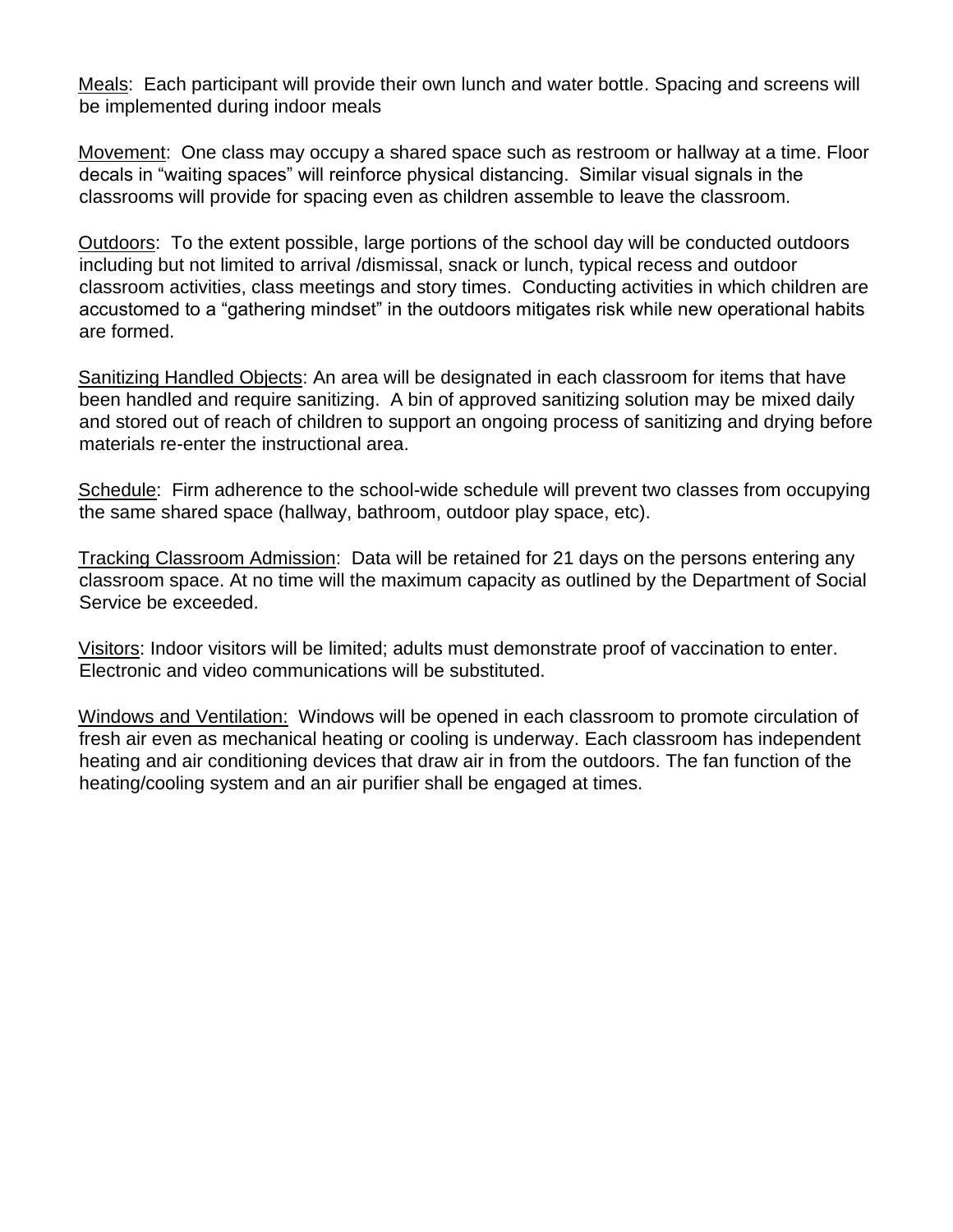# **Overview**

The staff and families of Kinhaven School are committed to the value of learning through play and the infinite possibilities that play lends to children's development.

#### **Mission**

Kinhaven believes that play is the foundation of joyful growth and meaning in children's early years. We promote purposeful play to foster our children's intellectual, creative, social, emotional, and physical development. Our child-initiated and teacher-guided curriculum encourages confidence, curiosity, and compassion in our young learners. Through governance, collaboration, and participation, parents are essential to the Kinhaven community. We believe that parents are children's first and most important teachers, and their involvement inspires a love of learning.

#### *At Kinhaven School, we:*

Honor children and their potential by providing a joyful and challenging environment and the time to pursue play and meaningful experiences.

Honor families for their differences, as children's first and most important teachers, and for their generosity in sharing their skills and talents.

Honor our educators for the diverse experiences they bring to Kinhaven, the regard they hold for our children, and their commitment to continued pedagogical growth.

Honor the founders and previous members for their vision and stewardship in shaping the Kinhaven we enjoy today by pledging to ensure the viability of our school and its defining elements as Kinhaven celebrates its fiftieth year in 2021, and for fifty years into the future.

#### **School Philosophy**

Kinhaven School strives to take advantage of the teachable moments that happen every day by fostering the intellectual, creative, social, emotional, and physical growth and development of our students and to inspire a lifelong commitment to learning. Kinhaven is a nondenominational, independent school that accepts children of all religious, cultural, and social backgrounds. It fosters a caring, cooperative school environment that supports positive relationships and respectful interactions. We believe a play-based approach provides a child centered curriculum directed by teachers in which children are encouraged to construct their own knowledge. Kinhaven teachers provide an environment that allows children to learn by doing – moving from concrete, hands-on experiences to more abstract concept development. Our priority is to provide a healthy balance of child-directed and teacher-guided activities, as well as time for children to work individually, in small groups and in large groups. Kinhaven School subscribes to the development of the "whole child" and is attentive to a constant monitoring and provision for this development. Finally, Kinhaven strongly believes that parents are the first and most important educators of children. We look forward to working closely with families to provide an integrated, comprehensive approach to learning.

#### **Our Approach**

With support from the Director, each teaching team plans and implements a developmentally appropriate curriculum for their class, in consideration of the needs and interests of the group of children and individual development. Faculty members then reverse map both the child-initiated and teacher-supported activities to align with *[Virginia's Early Learning and Development](https://www.doe.virginia.gov/early-childhood/curriculum/va-elds-birth-5.pdf) [Standards](https://www.doe.virginia.gov/early-childhood/curriculum/va-elds-birth-5.pdf)* utilizing a tool with online access for families.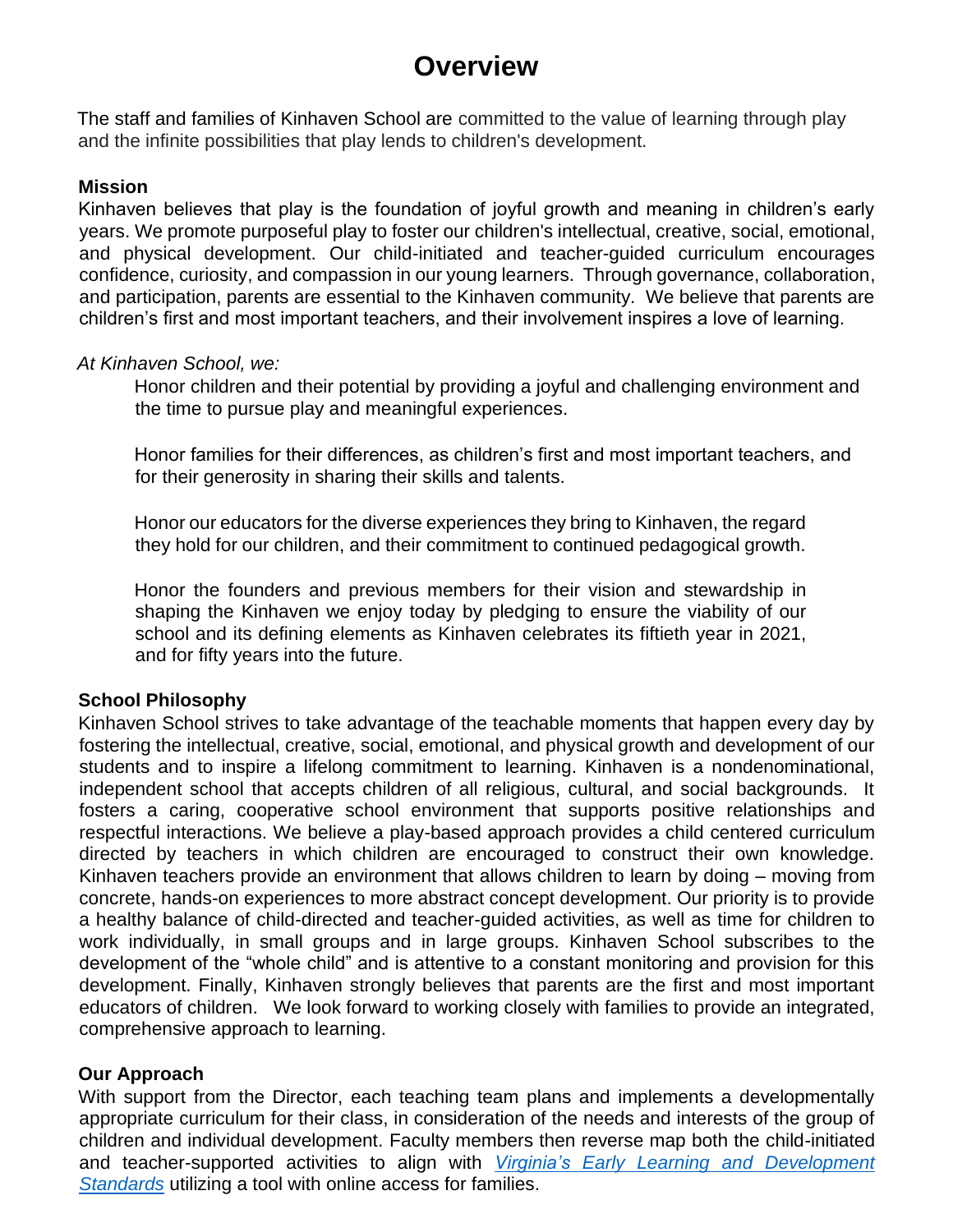#### **Anti-Bias Commitment**

The faculty of Kinhaven School seeks to create a caring and equitable community of engaged learners that honors the unique value and dignity of each child, family, and staff member. In our classrooms and programs, we are pursuing the goals of anti-bias education as discussed in *Anti-Bias Education for Young Children and Ourselves* by Louise Derman-Sparks and Julie Olsen Edwards. Each child will:

- demonstrate self-awareness, confidence, family pride, and positive social identities.
- express comfort and joy with human diversity; accurate language for human differences; and deep, caring human connections.
- recognize unfairness, have language to describe unfairness, and understand that unfairness hurts.
- demonstrate empowerment and the skills to act, with others or alone, against prejudice and/or discriminatory actions. (1)

### **School Structure**

The Kinhaven School has three administrative elements: the Board of Directors, the Officers of the Corporation, and the Executive Director. The Board of Directors is elected by the membership (families). The Board sets and oversees policies for the school. The Officers consist of the President, Vice-President, Treasurer, Secretary and Director at Large. The Executive Director works with the Board to provide direction for the school and oversees the day to day operations. Board Meetings are typically held the third Wednesday of each month and all parents are welcome to attend.

#### **Licensing and Compliance Plans**

Kinhaven School is licensed by the Virginia Department of Social Services and the Arlington County Child Care Services Division. Licenses are posted in the main entry. Compliance and management plans are available for review upon request.

#### **Non-Discrimination Policy**

Kinhaven School does not discriminate on the basis of race, color, creed, national origin, marital status, sex, sexual orientation, or handicapping condition**.** We are an open and affirming program seeking diversity in children, staff, and families. Kinhaven School is a non-religious institution. We strive to uphold and celebrate each child and family in a myriad of ways. We welcome and support families from various religious and non-religious traditions alike.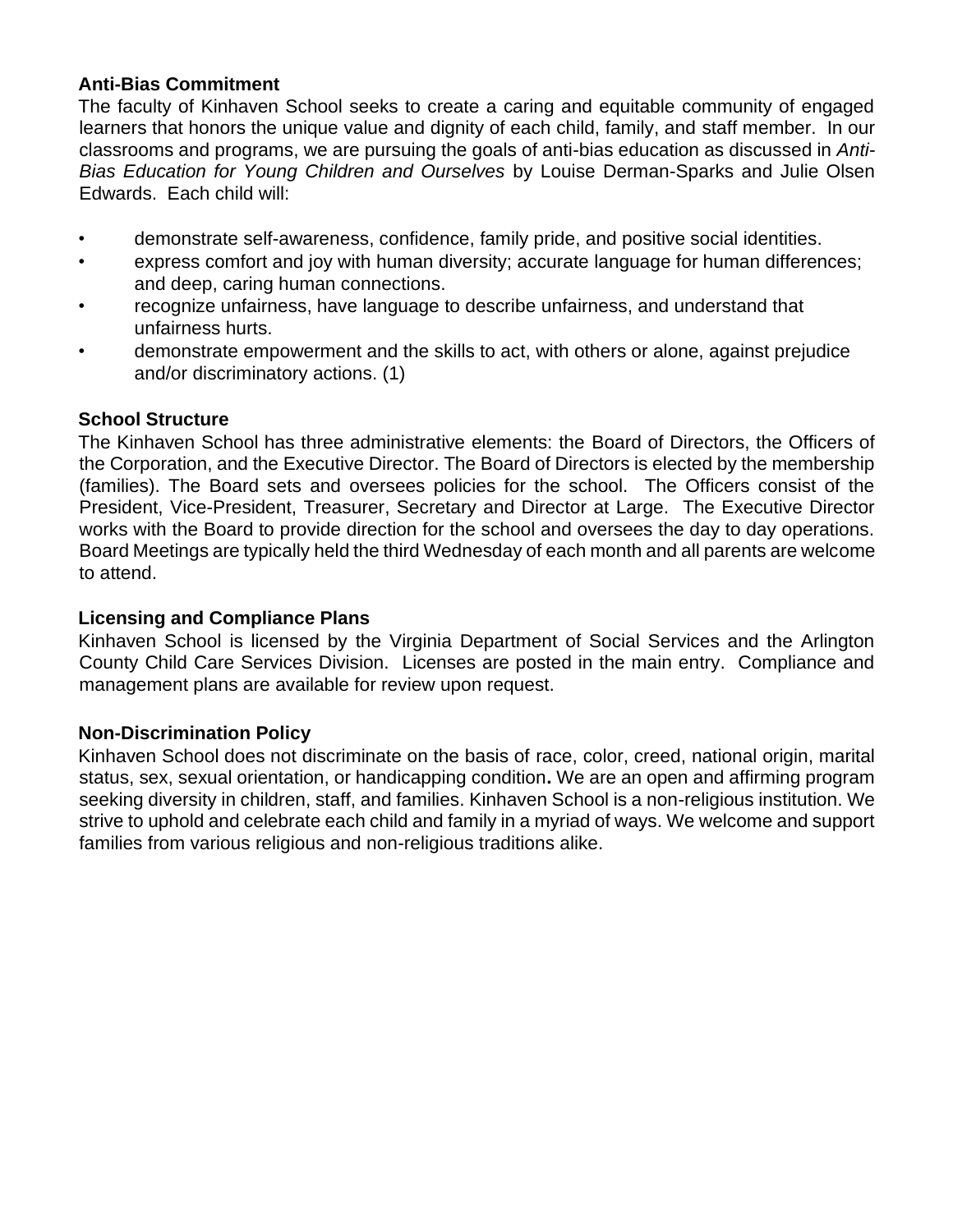# **Access and Security**

### **Our Doors are Always "Open" to Kinhaven Families**

Custodial parents may have the right of entry to the school and access to their child at any time the enrolled child is in attendance. Only an order of the Court alters this right.



#### **Our Doors are Secure**

Families of Kinhaven students are issued a FOB, secured by a modest deposit, to grant access to the building Place the FOB on the reader to activate the electronic strike on the left side of the door frame. All families are asked to exercise vigilance: please be sure that the door closes firmly behind you; **do not provide access to any person unknown to you.** Ask unknown persons to show their Kinhaven FOB before holding the door open to them.

Use the doorbell and intercom to call the office for assistance. To be most effective, the security system requires the continued vigilance of the individuals using it**.** 

# **Getting Off to a Good Start**

#### **Arrivals**

It is important to your child and his/her group to arrive on time. Teachers plan a brief welcoming period, and then the activities of the day begin right away. Attendance is taken during this time. Children thrive on routine and a good start to the day facilitates their enjoyment of the program. Latecomers may find it difficult to enter and are disruptive to the program.

All faculty, staff, families, and children (students) will wear face coverings to be admitted to the building. Persons with health concerns that may impact their ability to do so must contact the School office in advance to determine the appropriate course of action in consultation with health care professionals and ADA compliance.

Entry signs will direct participants to don fresh face coverings, submit their daily health screening results, and move to a handwashing station. Floor decals and traffic flow directional signs will reinforce physical distancing and building movement protocols.

#### **Beginnings**

A good beginning sets the foundation for a relaxed, secure and enjoyable experience. Some children find that new faces, change in routine, and a different location can be overwhelming. We offer some suggestions.

- Go over our daily schedule and activities with your child. Talking about some of the things they do during the course of a day is a good idea.
- Bring along something familiar from home such as a favorite stuffed animal or family photo.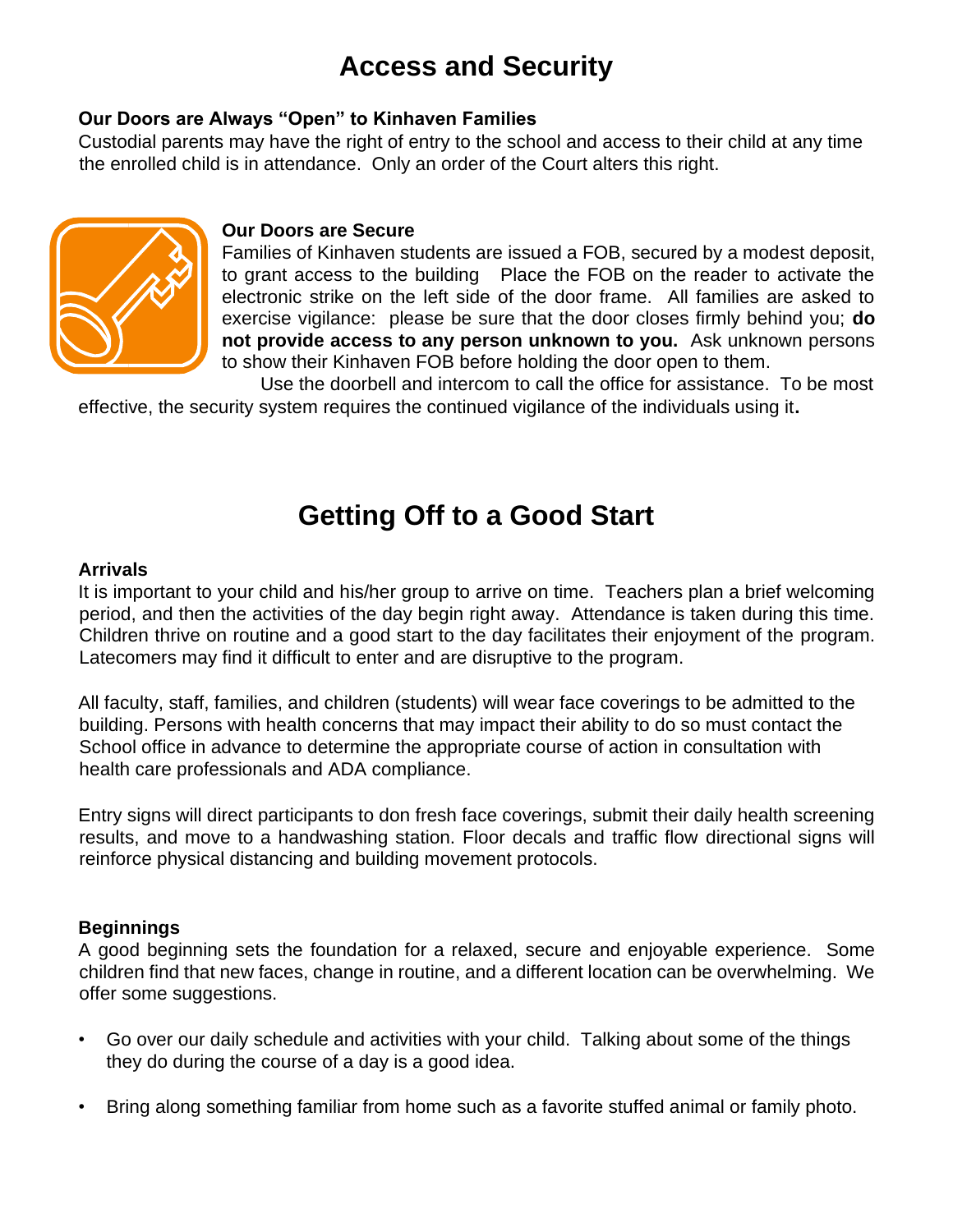- Trust your child's teacher. Our staff has significant experience with difficult transitions and will help by having enticing activities available. Watch for cues from the teacher on when to leave if your child is having difficulty separating from you.
- Do say "Good-bye" to your child, sneaking away can erode the trust you and your child have developed. You may phone the office mid-morning to ask how your child is settling in.

# **A Typical Day**

#### **Daily Health Screening**

Daily health and temperature checks are required for faculty, staff, and students. Participants will submit their responses to screening questions and a photo capture of their temperature via a smartphone app each program day. Participants who arrive at the program without completing this step will be subjected to a temperature check at the outdoor screening station. Data recorded through in person temperature and screening checks will be amalgamated with data captured through the application described above.

Further, classroom staff will conduct the typical daily health observation inspection of children including but not limited to review of the skin, gait, eyes, and nose, mouth, and breathing (visible respiratory).

*Persons with symptoms consist with COVID-19 will be excluded from the program until testing demonstrates that symptoms are not caused by COVID.*

Persons with recorded temperature over 100.4 degrees (F) will be prohibited from entry and referred to a health care provider.

Persons with a recorded temperature of 99.9 – 100.3 will be subject to additional screening questions and re-check of their temperature by school personnel.

All staff, faculty, and students will be subject to two (2) temperature check on their first date of attendance to provide a baseline on the school equipment to accommodate any future claims of calibration discrepancy.

Mid-day temperature checks may be conducted on any participant whose demeanor or health status changes. Any persons whose symptoms include fever, new cough, new breathing difficulty, new rash, new lethargy and headache, or any combination of the above will be segregated from the class while a family member is contacted and until such time as the child may be picked up. All participants have an active Emergency Permissions form that permits the School to share emergency illness or injury information with their designated family members or emergency contacts, or to initiate the emergency medical system.

#### **Class Meetings**

Provide the framework for the day as children and teachers greet one another- often in song, discuss the topic of the day, and choose a primary area of work for the morning. Music, movement, extended conversation, and literacy activities are key experiences in Morning Meetings.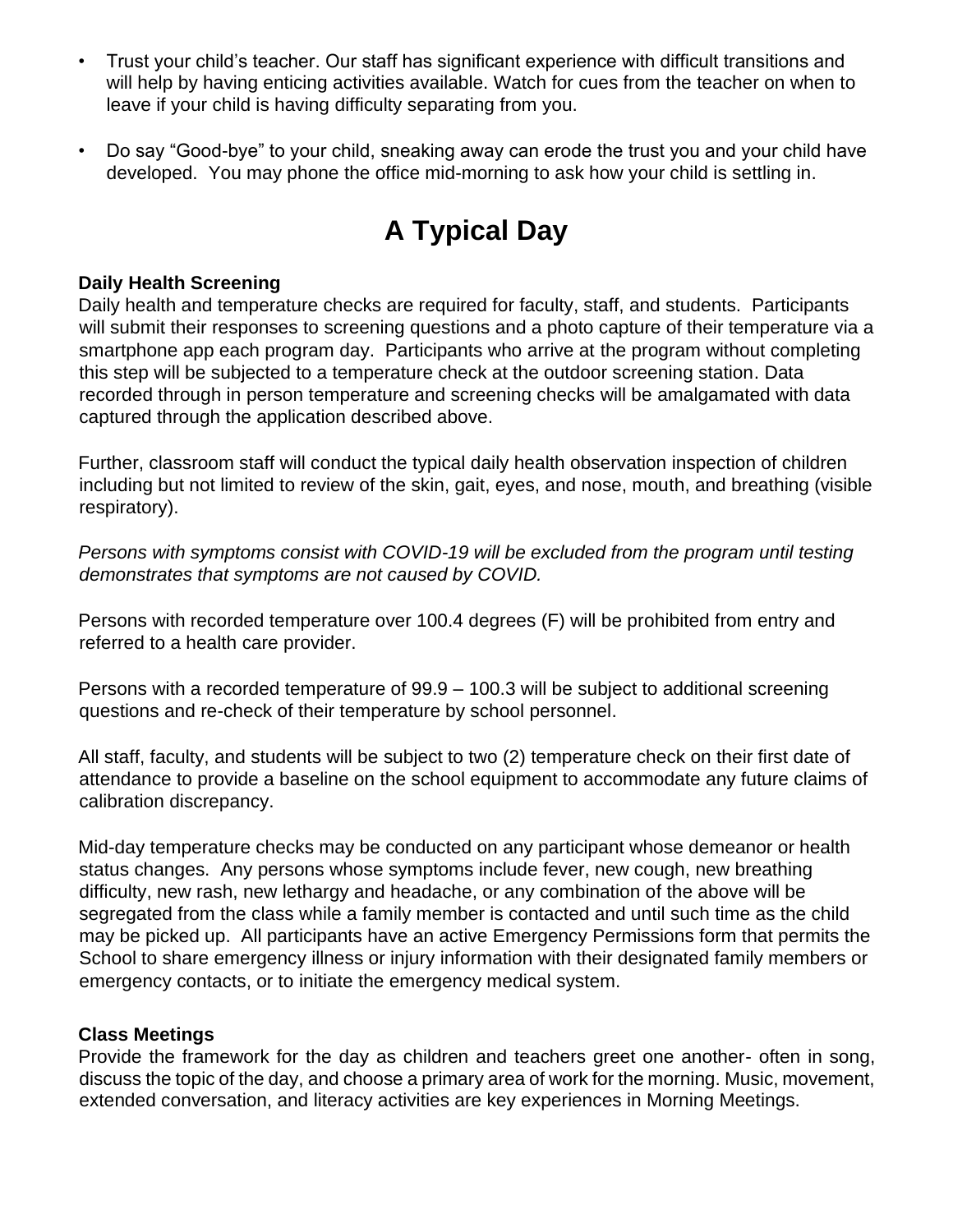### **Work Time**

The longest period of the day is "work time" encompassing a protracted period of play including individual and small group play devised by children as well as thematically relevant experiences designed by the teachers for small groups of children.

#### **Meals**

Children and teachers gather for a morning snack, and later in the day lunches, brought from home. Social conversations, manners, safety, and healthful choices are essential elements to school meals. Parents provide for the produce component of the morning snack on a rotating basis.

Meals Adaptation: Each participant will provide their own lunch and water bottle. Self-serve snack will only occur when servings are pre-portioned to reduce multiple touches on serving utensils.

#### **Outdoor Time and Gross Motor Activities**

Each class will spend at least 45 minutes per day in a neighborhood playground or our fenced courtyard, weather permitting. Utilizing local resources, nearly every classroom experience can be conducted outdoors. Playground play, group games, connections to nature, painting, building, gardening, and bubbles are among the limitless possibilities. In case of inclement weather, gross motor activities will be conducted in the first floor Parish Hall. Maury Park, located behind the Arlington Arts Center at the corner of Monroe and  $8<sup>th</sup>$  St is our primary outdoor play space. Children and teachers will walk to and from Maury Park. Occasional visits to Oakland and Quincy Parks may be held without notice.

Outdoor Adaptation: To the extent possible, large portions of the school day will be conducted outdoors including but not limited to arrival /dismissal (1/2 of the classes), snack and lunch (1/2 the classes), typical recess and outdoor classroom activities, class meetings and story times. Conducting activities in which children are accustomed to a "gathering mindset" in the outdoors mitigates risk while new operational habits are formed in the COVID era.

#### **Classroom Support**

Kinhaven's Resource Teachers provide valuable support to the teaching team and children by decreasing the student-teacher ratio through small group activities and enrichment experiences.

### **Singalongs**

All groups gather for singalongs on Fridays.

Singalong Adaptation: Outdoor singalongs, with classes appropriately distanced, will be held.

# **Daily Care**

#### **Snack**

Snack is composed of a fruit or vegetable serving and a grain product. On a rotating basis families will bring the produce component of snack for their classroom. Snacks will be distributed to children in single serve fashion to avoid multiple touches on utensils and trays.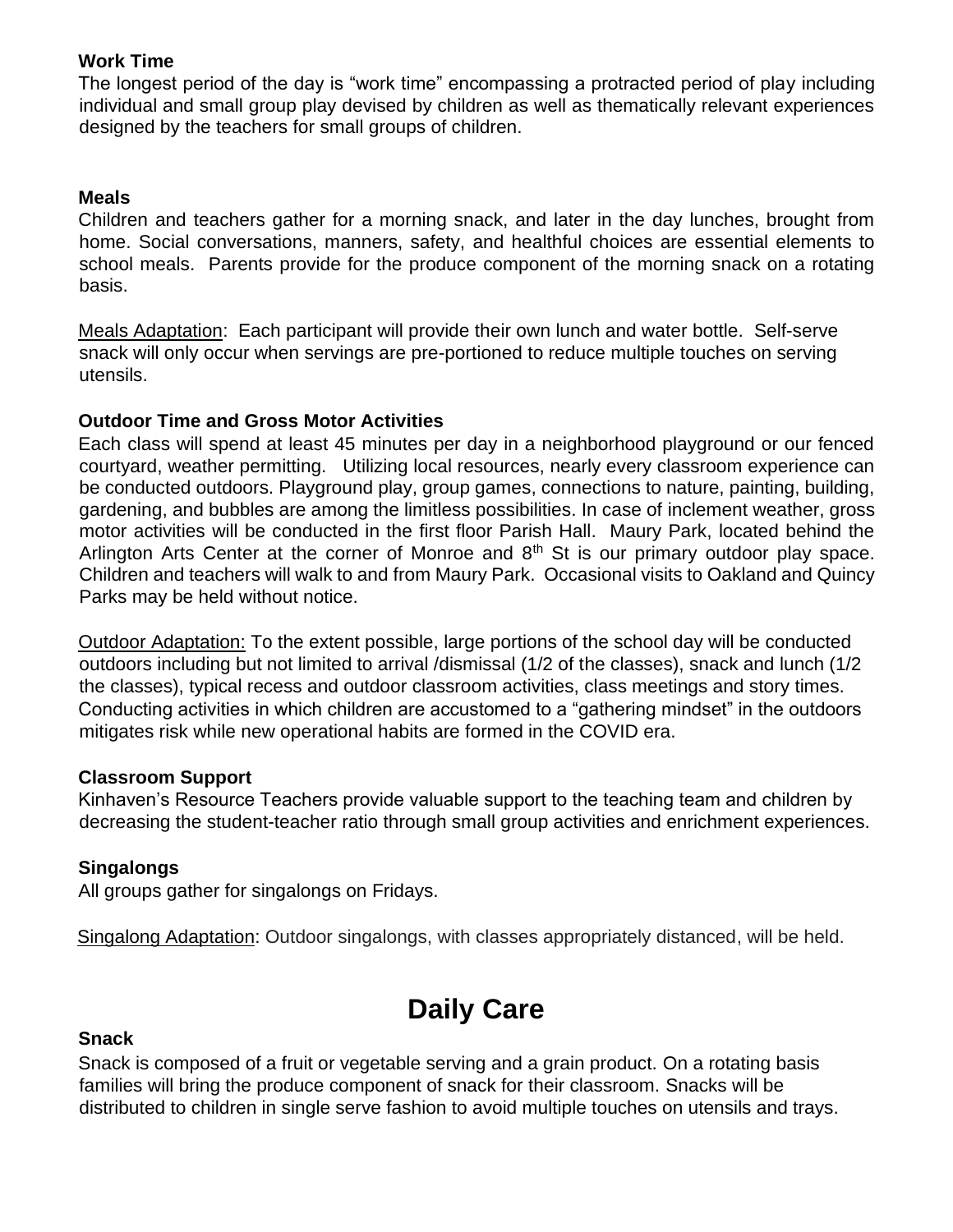# **Lunch**

Each child should bring a nutritious well-balanced lunch including a drink in a reusable container to school each day. Please label your child's lunch box or lunch bag with his or her full name. EACH DAY, your child will affix a date label, provided by the staff, to your child's lunch container. Foods easily causing choking, such as but not limited to hard candy, popcorn, raisins, seeds, nuts, whole hot dogs, hot dogs sliced into rounds and uncut grapes are not to be sent for children under the age of three years.

# **What to Wear**

Children should wear comfortable clothes, which they can easily manage and provide ease of movement. Clothes should be washable because our art and play activities can be messy at times. Sneakers provide the freedom and protection your child needs each day, inside and on the playgrounds. Shoes must have rubber soles and enclose the foot and be tied, velcroed, or slipped on. Leaving a pair of rain boots or similar outdoor shoes at school will provide flexibility for your child to fully experience outdoor play. **For your child's safety, shoes that are not attached to the foot at both heel and toe such as flip-flops, are prohibited.** 

Face Coverings: All program participants will don a fresh, well-fitting mask daily to enter the program. A fresh mask has not been worn in prior public settings and is new or has been laundered per CDC and manufacturer's guidance. All program participants will have an extra mask available each day should the first become soiled. Extra disposable masks for adults and children are available. Face coverings worn at School should be replaced upon exiting daily.

Face covering breaks largely occur outdoors and during meals. Spacing and activity accommodations may be made for children learning to wear a face cover.

# **Extra Clothing**

Please bring a complete change of seasonally appropriate clothing, including underpants, a shirt and pants or dress, socks, and shoes. Clearly label items with your child's full name and place them in a labeled plastic bag for storage. Two complete changes of clothing are recommended for children who are learning to use the toilet.

# **Diapering and Toilet Learning**

Teachers make diaper changing a valuable, positive time to interact with children. Teachers work in partnership with families to create toileting plans that reflect family culture and values, the child's individual needs and our approach to living and learning at Kinhaven.

# **Sunscreen**

Please apply sunscreen lotion to your child before school when seasonally appropriate. While our playground is partially shaded, even a short period outside may result in a sunburn. Hats and sunglasses are encouraged as additional sun precaution. As with all personal belongings, please label items.

# **Toys**

Please leave personal toys at home or in the car rather than bringing them into school. Our toy policy is one soft toy for comfort, unless solicited or related to the topic of study in class. When personal items are brought to school, they frequently get lost or broken. They can also cause disagreements and hurt feelings, and distract children from the wealth of materials and experiences available to them at school.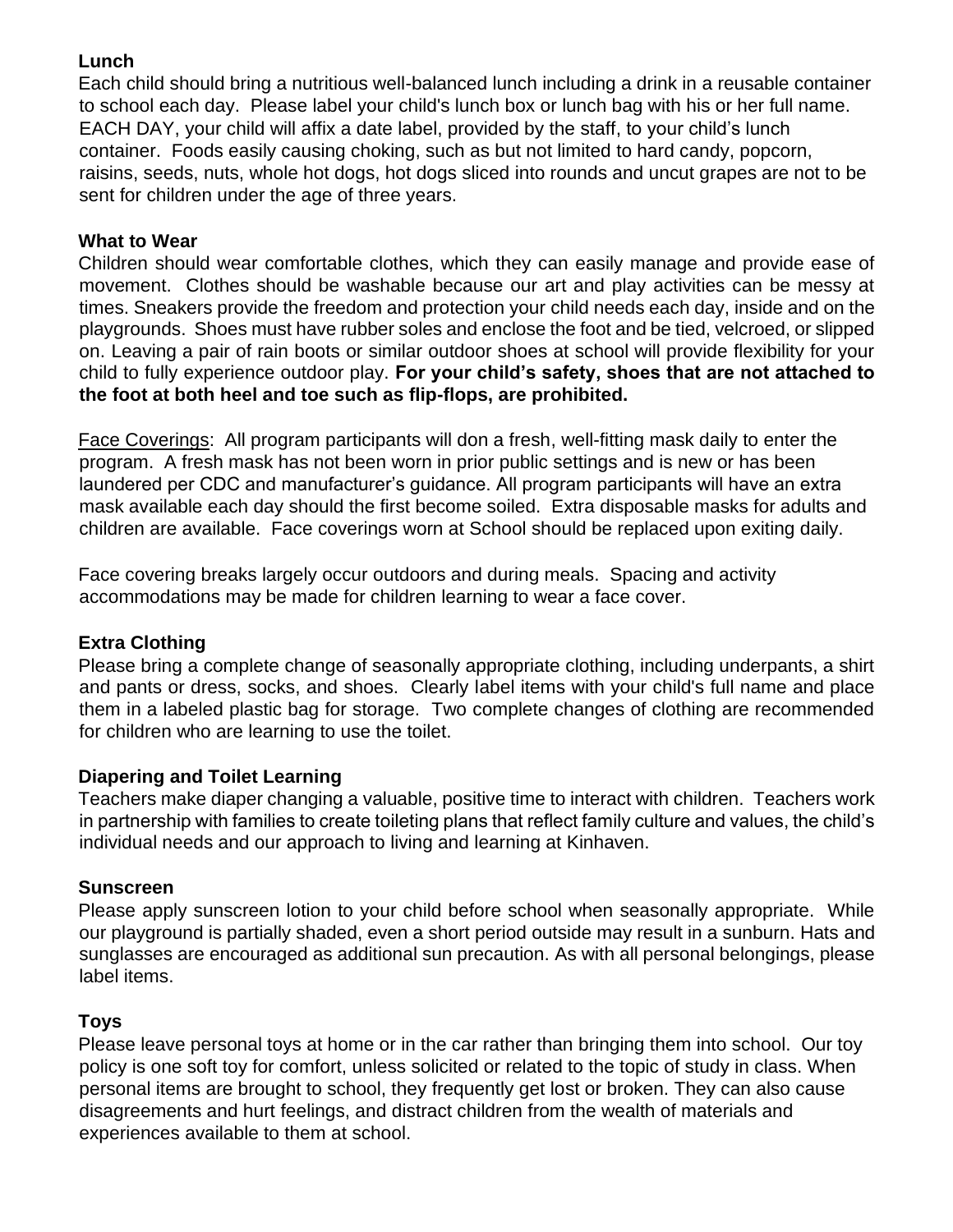Occasionally, children may want to bring a special book, a photo, a great find from nature, or some other "treasure." We honor that delight and enthusiasm in children, and a book, natural object or other "big excitement" are welcome. Please consider that the classroom is a busy space, with lots of children, so you may want to think twice about fragile items or family heirlooms.

Some suggestions for how to say "no" to your child in a positive way, when your child wants to bring toys to Kinhaven:

- □ "Kinhaven has an agreement: only one soft toy at school."
- $\Box$  "Kinhaven has lots of school toys. This is a home toy."
- $\Box$  "I will keep this toy safe for you, at home/in the car, until this afternoon."

Though it is sometimes hard for a child to part with a cherished toy, our experience is that it's much easier to do so before leaving home, rather than delaying that negotiation until you arrive at school.

# **Other Program Activities**

#### **Afternoon Adventures**

Kinhaven offers optional, content-specific programs after school. Classes such as PeeWee PE, Planet Patrol, Kitchen Chemistry or Arts Playhouse are combined with rest, and play- indoors and out to round out the afternoon. Classes may be led members of our own staff or by visiting teachers with the support of a Kinhaven staff member.

#### **Field Trips**

Kinhaven defines field trips as walking trips in excess of ten blocks in any direction from the school building, or those involving use of public or parental transportation. Parents will be advised in advance of planned field trips and written parental permission will be requested.

#### **Walk-Abouts**

Kinhaven defines walk-abouts as small trips outside the school ground. Such trips may be extensions to daily playground trips or spontaneous explorations to enhance a classroom activity. Permission for these types of excursions is included on the emergency card.

# **Home-School Communication**

At Kinhaven, we strive for clear and open communication between families, staff, and children. It is the parent/guardian's responsibility to read all written communications from teachers and the Kinhaven administration, including posted signs, newsletters, and personal communications, and to respond when necessary. Please see below for further details on our forms of communication. Also, families should notify Kinhaven, in writing, of any important changes or information regarding their child's health, attendance, authorized pick-ups, schedule, etc.

Email is used as a regular form of communication between Kinhaven and families. The schoolwide *News in a Nutshell* is delivered electronically on Sunday evenings during the school year, and periodically each camp session. Classroom/child updates are distributed electronically each week via HiMama.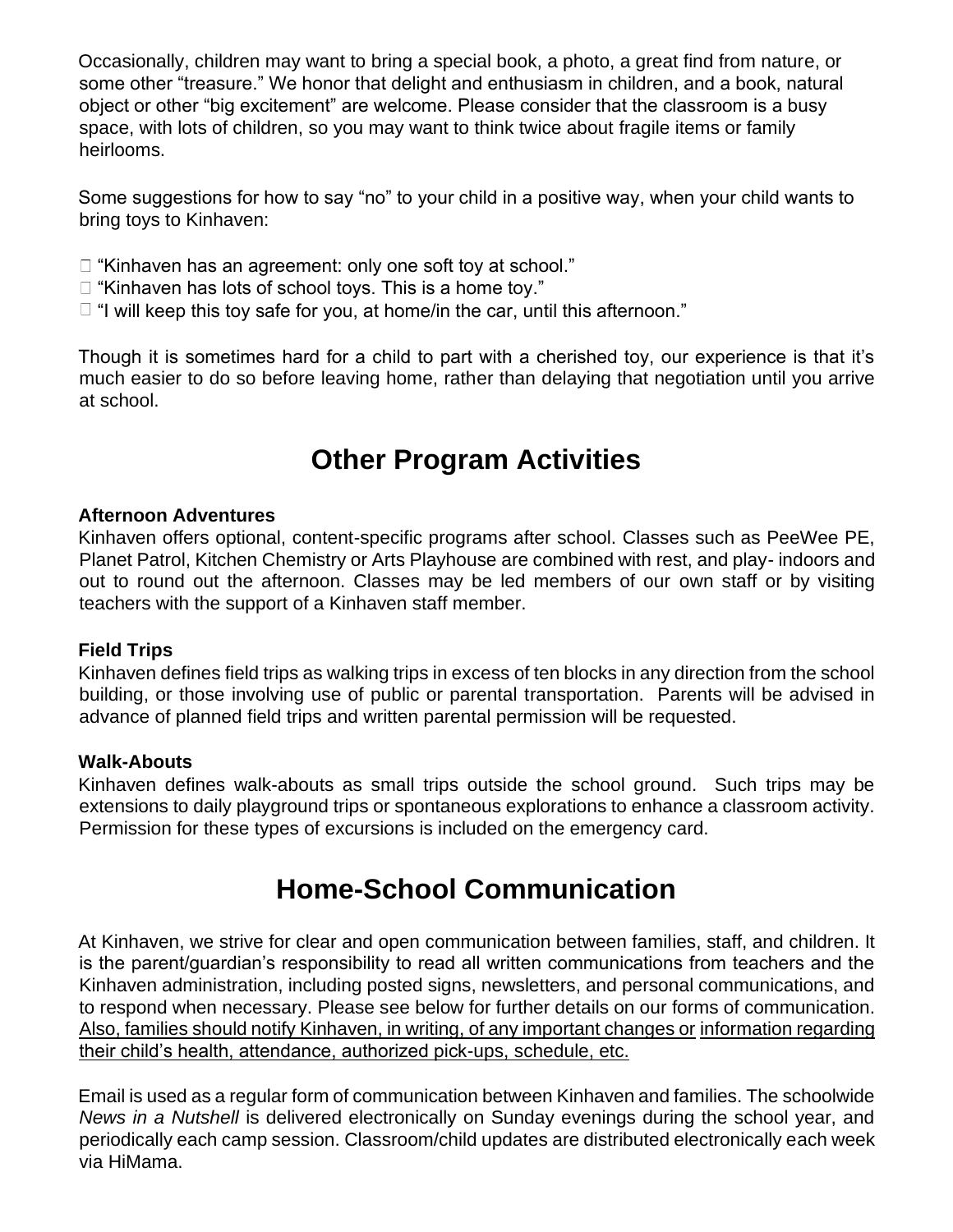Each classroom has a system for communications between families and teachers, usually including a bulletin board adjacent to the sign-in area where important information is posted. Written messages are delivered via "cubby mail". Please devise a system for the storage of school messages on the home-front if a caregiver is the primary person to pick-up children from school, or help them unpack their belongings at home.

HiMama will be the hub for links, schedules, and content in the event of periods of distance learning.

Teachers will provide their preferred contact information for discussions that cannot take place during the school day. A "Please contact me" message left on the daily sign-in sheet is another route for families to initiate such conversations.

Other forms of communication are intended to offer families a view into their child's daily life and ongoing work in the classroom. This may include an evolving curriculum board posted within each classroom that gives an overview of current in-depth curriculum investigations and/or of the daily life of the children in the group. Parents are encouraged to "read the walls".

There are many avenues for communication between families and staff. We encourage families to communicate directly with teachers and they are welcome to include the Executive Director in the communication loop at any stage of the discussion. If a family has a concern and feels that concern has not been adequately addressed by the staff or school management, they may then seek the advice of the Personnel Chair of the Board of Directors.

# **Guiding Children's Behavior (Discipline)**

At each moment within Kinhaven School there is an opportunity to support children's emerging competence and self-awareness; this is particularly true of difficult moments.

All young children are developing social skills that will enable them to play cooperatively and to be part of a group. Many children who hit, grab, or kick have not yet learned to enter play or to ask for what they need. It is vital that adults foster children's growing awareness of the impact their actions may have upon others.

All adults at Kinhaven support children's behavior by offering clear expectations of acceptable behavior. Positive reinforcement emphasizes valued behavior while other behaviors are downplayed. Consistent limits are established and group cooperation is emphasized. **No adult affiliated with Kinhaven School may use physical punishment, humiliation, or withholding of food or rest.** Instead, logical consequences are utilized for undesirable behavior and positive guidance techniques are employed to reinforce them.

Occasionally, it may be necessary to remove a child from his peers for a short period of time if unsafe, aggressive, or disruptive behavior persists. The child "takes a break" with a teacher until ready to rejoin the group and abide by the class agreements. Teachers will support the child's reentry and speak with the child to problem-solve and practice alternatives. Clear, open, and timely communication between teachers and families is essential to demonstrate consistency between home and school.

In the rare event of persistent negative behavior, teaching staff will work with the child's family, Director, and community and professional resources to develop a plan to support the child. The Kinhaven community utilizes a conflict resolution process to *verbally* work out all issues between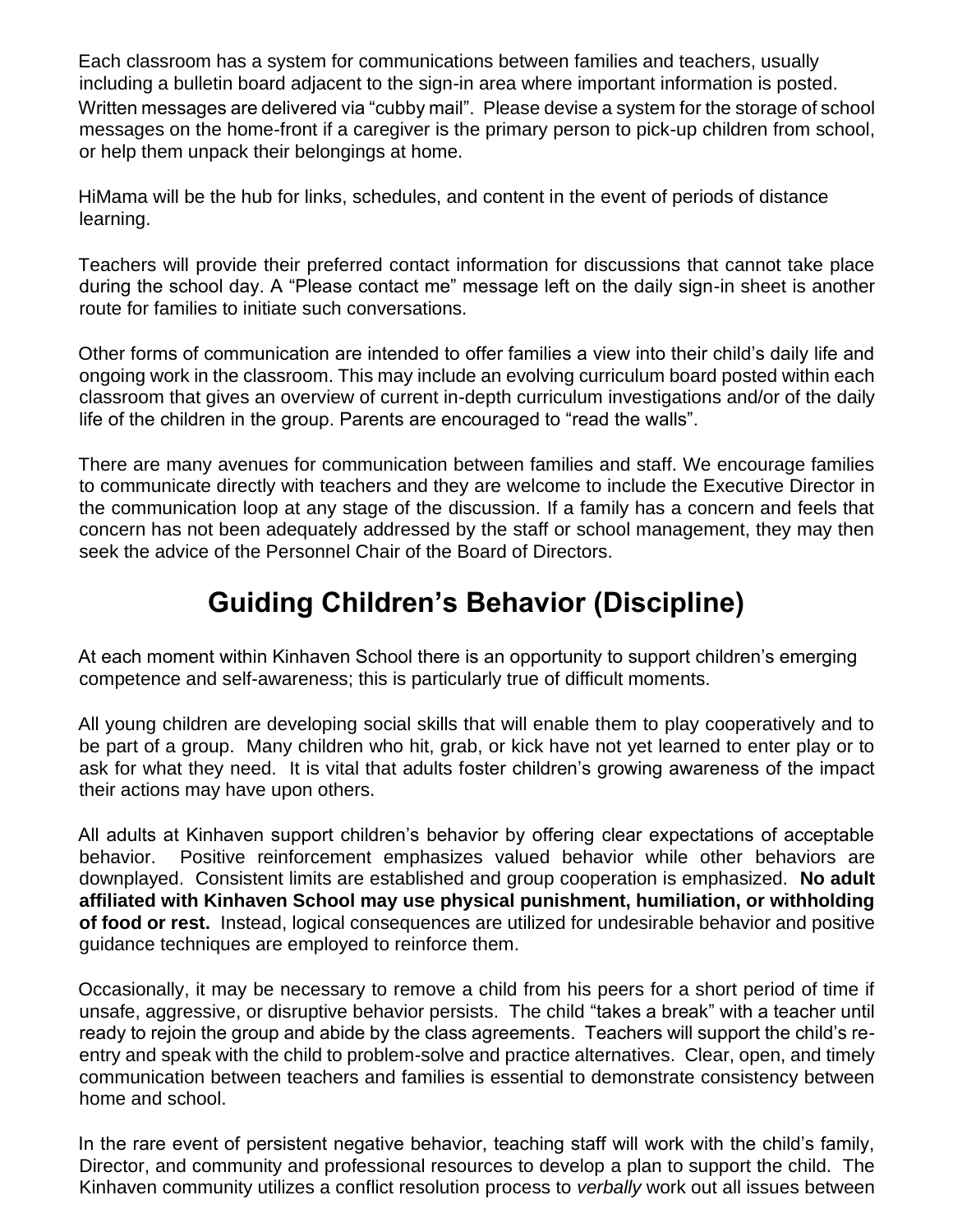children including the identification of the specific disagreement, creation of possible solutions, and finally implementing the agreement selected by all involved. Rather than a teacher-dictated solution, such social problem solving strengthens both children's social and cognitive skills. During conflicts, children practice communication, negotiation, and compromise as they deepen friendships. Teachers may act as coach or facilitator, or may listen and offer suggestions during this process to cultivate children's emerging social competencies.

Our desired outcomes include that:

- children employ self-calming strategies in order to be ready to negotiate;
- children find words to express feelings, wants and needs;
- children listen to one another's feelings, wants, and needs; children agree to satisfying solutions; and
- children continue to play together.

# **Health and Safety**

# **Daily Health Screening**

Please exercise discretion in deciding whether to bring your child to school. The child should be well enough to participate fully in all group activities. If your child shows any symptom of illness, you will be asked not to leave the child at school. This is for the protection of your child, the staff, and the other children. In addition, children who are tired and run down are very susceptible to communicable disease.

Face Coverings: All program participants will don a fresh mask daily to enter the program. A fresh mask has not been worn in prior public settings and is new or has been laundered per CDC and manufacturer's guidance. All program participants will have an extra mask available each day should the first become soiled. Extra disposable masks for adults and children are available. Face coverings worn at School should be replaced upon exiting daily.

Return to School: Prevailing Centers for Disease Control and Virginia Department of Health Guidance policy indicates lengthy stay-at-home periods for persons exposed to or diagnosed with COVID-19 to include:

Unvaccinated persons with a positive COVID-19 diagnosis with or without symptoms should stay at home for

- A minimum of 10 days since symptoms first appeared, **and**
- 24 hours with no fever without the use of fever-reducing medications, **and** Other symptoms of COVID-19 are improving, **and**
- Have the stamina to participate in the program.

Unvaccinated persons with exposure to COVID-19 through a close contact such as a household member or classmate or stay home for 14 days after their last exposure to that person. However, anyone who has had close contact with someone with COVID-19 and who:

\*developed COVID-19 illness within the previous 3 months, and

\*has recovered, and

\*remains without COVID-19 symptoms (for example, cough, shortness of breath) does not need to stay home.

Reporting: Every program participant shall report illness of to the school office via phone and email including symptoms and their onset.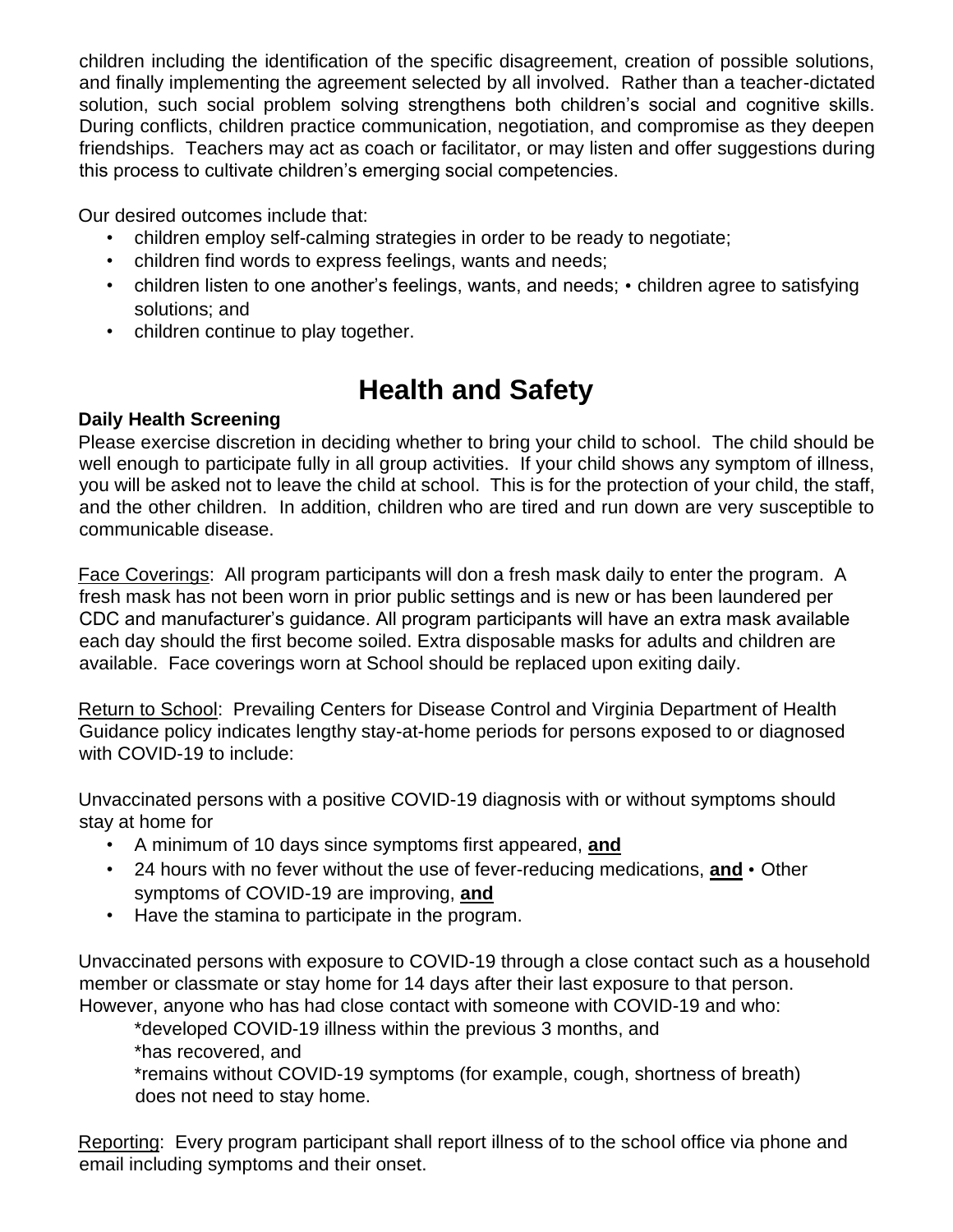#### **Physical Distancing**

Barriers: Physical barriers may be employed during health checks, in the office, and in the classrooms during meals and to accommodate developmentally appropriate practices which consider the social-emotional health of the child(ren).

Classroom Arrangement: Classroom furniture will be re-arranged to accommodate physical distance requirements while maintaining best practices for supervision and instruction. This may include reducing the number of chairs at a table; creating a home-base area for each child as their primary play space; or placing decals or other visual signals for students, for example.

Interior Traffic Flow: One class may occupy a shared space such as restroom or hallway at a time. Floor decals in "waiting spaces" will reinforce physical distancing.

Spacing: While occupying indoor spaces, teachers will reinforce protocols and posted signage calling for distance between program participants. Given the age of the school population additional protections including but not limited to face coverings, barriers, room arrangement, traffic flow, and program adaptations will be employed to reduce the risk of COVID-19 transmission.

### **Illness Pick-Up**

If your child becomes ill at school, Kinhaven will call you or your emergency contact; ill children must be picked up within thirty minutes. Ill children are isolated from their class in the Kinhaven office while waiting to be picked up. One parent, or designee, must be accessible by phone at all times.

Any person who develops COVID-19 consistent symptoms, including fever, new cold, new cough, new breathing difficulty, new rash, new lethargy and headache, or any combination of the above will be segregated from the class while a family member is contacted and until such time as the child/staff member may be picked up. All participants have an active Emergency Permissions form that permits the School to share emergency illness or injury information with their designated family members or emergency contacts, or to initiate the emergency medical system.

#### **Medication Administration**

The staff may not administer any medicine other than First Aid Cream or Antibiotic Ointment, as designated on the Emergency Card. If your child requires medication while at Kinhaven, please see the Director for an Authorization Form and additional policy and procedure information. Medications must be authorized and are stored in a secure location. Please do not send any medications (including inhalers, vitamins, sunscreen, or hand sanitizer) in your child's backpack or lunchbox.

#### **Air Quality**

Summer heat sometimes brings poor air quality. On red alert days, classes are encouraged to be outside early in the morning before the pollutants accumulate. If outdoor access must be restricted, gross motor activities will be provided indoors.

### **Emergencies**

Kinhaven uses an offsite emergency call center to contact parents in cases of extreme emergency. Parents have been asked to provide the school with phone numbers that will be given to the call center. In the event of an emergency, the call center serves as the central communication link between parents and the school. The call center will send a pre-recorded message to the two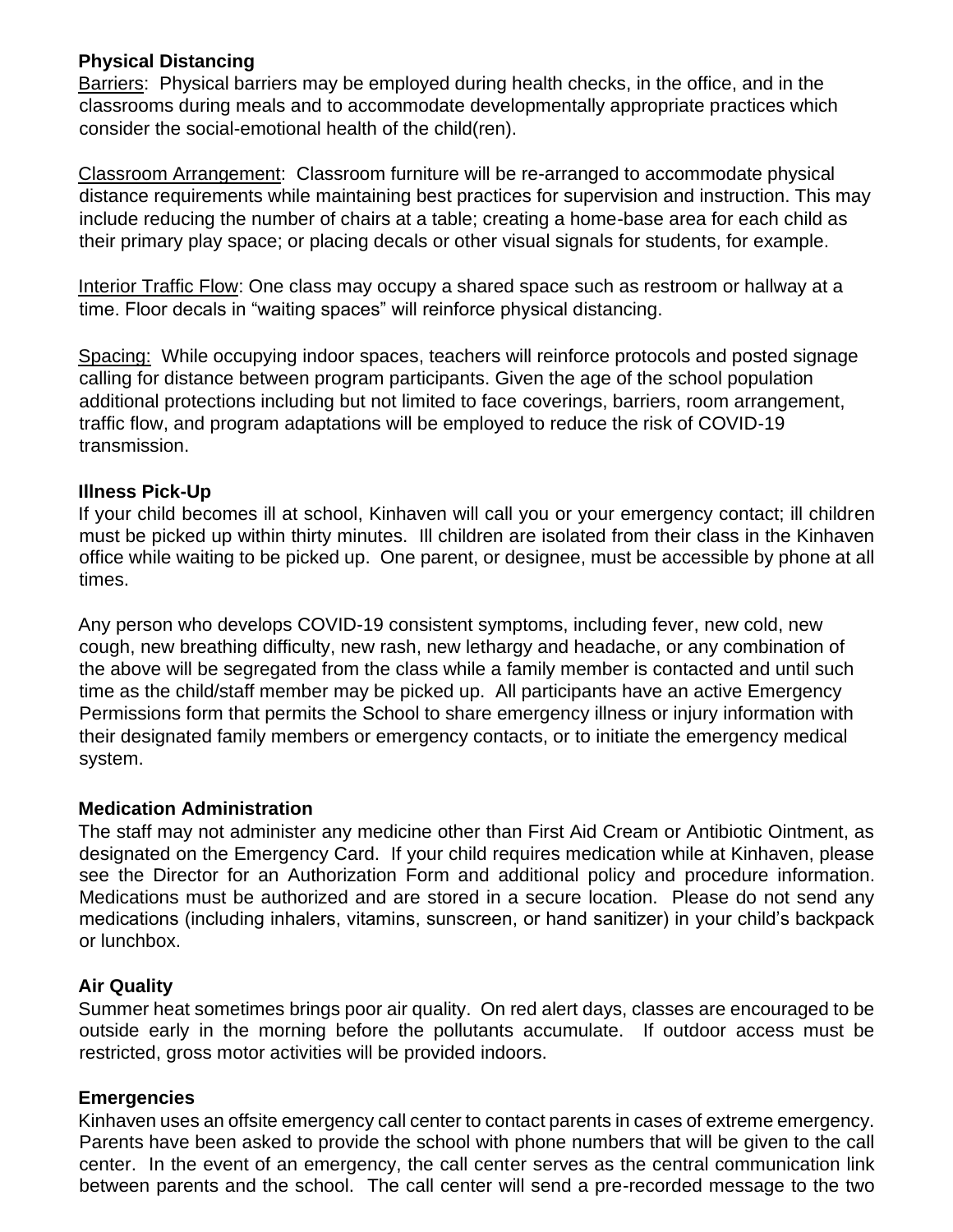phone numbers listed. The message will indicate that there is an emergency at Kinhaven and provide parents with instructions on when and where to pick-up their children. Parents need to respond immediately to the automated call and follow the directions as stated in the message. In an emergency, children will be released only to their parents or regular caregivers.

#### **Accessibility of Parents**

One parent is required to be accessible by phone at all times your child is at Kinhaven. If your child becomes ill at school or an emergency occurs, we will try to contact you using the phone numbers written on your child's emergency card. If you are not going to be at home or at your usual work location during the school day, please give the office staff a phone number where you can be reached. If you have a cell phone, please make sure that number is written on your child's emergency card.

#### **Allergies**

If your child is allergic, please be sure the details are noted in the classroom and Kinhaven office. An allergy action plan is essential for each child with emergency medications.

#### **Emergency Drills**

Kinhaven will conduct fire drills monthly in accordance with state regulations, in addition to periodic shelter in place and lockdown drills. Evacuation routes and emergency instructions are posted in each classroom.

#### **Emergency Preparedness**

Our staff members hold current CPR and First Aid certifications. The staff has practiced the emergency plan procedures for natural and manmade disasters. In the event that Kinhaven needs to evacuate the building, children would be moved to the Central Library on Quincy Street unless directed differently by Arlington County's Emergency Management. Our designated secondary evacuation site is Arlington Arts Center. The off-site call center would notify you of such an emergency via the telephone numbers (text) and email addresses you indicated at registration.

#### **Mandated Reporters**

Staff members are trained in the recognition of the signs of child abuse, maltreatment and neglect and are mandated to report such observations.

# **Office Procedures**

### **Office Hours**

The Kinhaven Office is open from 8:30-3:30pm, Monday through Friday. The Director, or designee, will be available during these times. Voice mail on the main school phone number, 703-525-4636, is available 24 hours a day for leaving messages and is checked periodically through the business day and beyond.

#### **Staff**

The staff is comprised of the Director, Faculty, and custodial staff. Teachers' qualifications meet or exceed those required by the Commonwealth of Virginia and Arlington County. The average length of experience for our lead teachers is 16 years.

#### **Forms Required**

By law, all children must have the following forms on file before attending Kinhaven:

• Proof of Age and Identification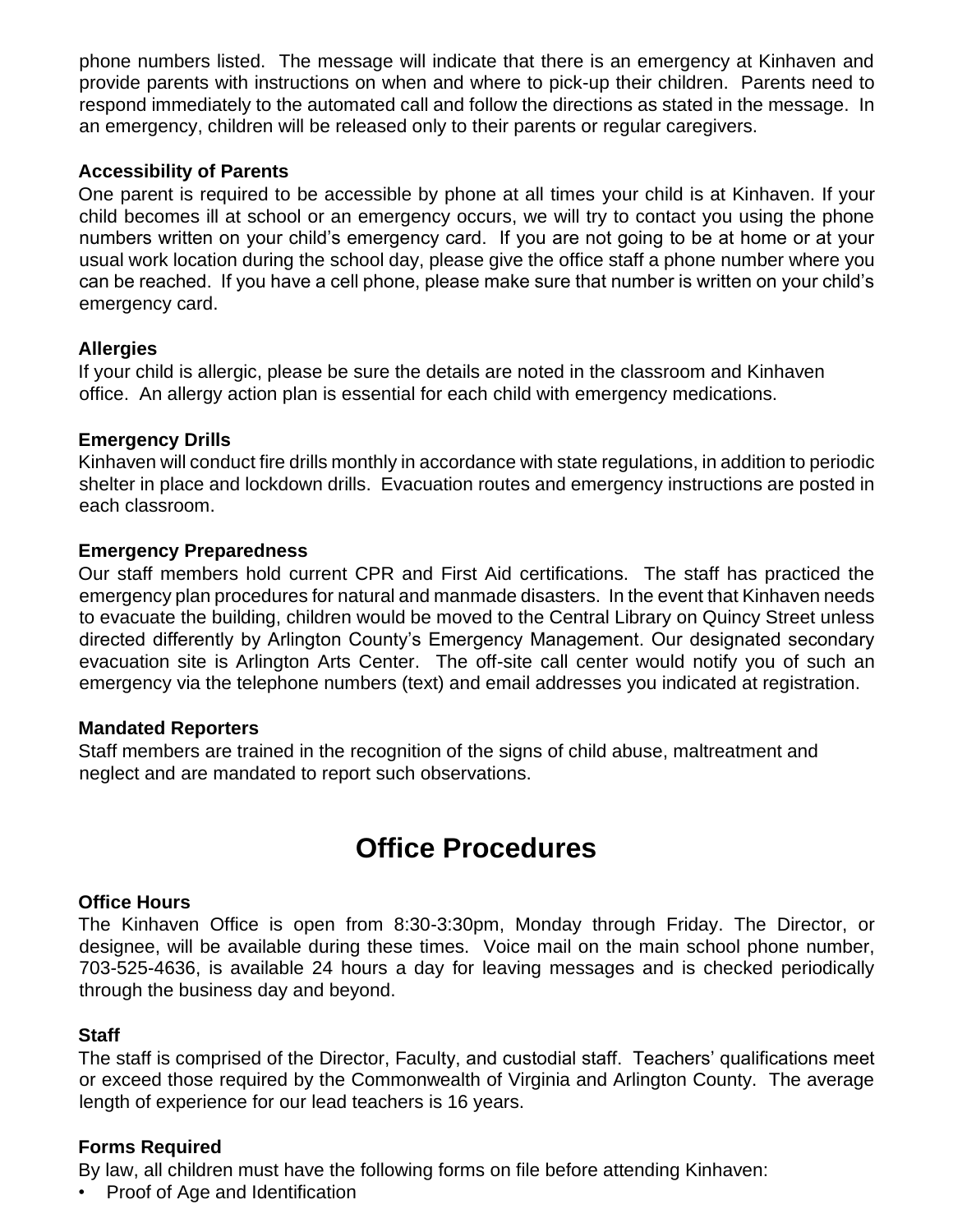- Registration Form
- Emergency and Family Information Sheet
- State Physical Examination Form (completed within the last year) and Immunization Record • Verification of TB Test and Chickenpox Vaccine
- Child Profile Form

#### *Your child will not be allowed to attend the Kinhaven School until these forms are presented to the school office, and have been entered into the respective systems.*

### **Absences**

Please call the office or use HiMama to report your child's absence. If your child is sick with a communicable disease (i.e. strep, conjunctivitis), licensing requires you to let us know. *Families at Kinhaven and all child care facilities in Virginia are required to notify the school in the event that a member of the household contracts a reportable communicable disease. 703-525-4636* 

### **Payments and Tuition**

Tuition is set in the school plan approved by the General Membership at the Annual Meeting each winter. Tuition amounts are detailed by the child's age and the number of days the child attends.

If paying tuition in installments tuition is per the schedule outlined in your Member Agreement. Checks should be made payable to Kinhaven School. Unless prior arrangements have been made with the Director, a penalty of \$35 will be assessed for payments received after the 10<sup>th</sup> day of the month due. Late fee payment is due with tuition. Failure to meet the payment schedule outline above and in your signed *Member Agreement* will cause the tuition deposit to be applied as payment. The use of any portion of your child's tuition deposit to cover unpaid tuition payments is an indication of intent to withdraw from Kinhaven School. Payment to replenish your full deposit will reinstate your normal enrollment status, as outlined in this Membership Agreement.

### **Removal**

Services may be suspended to those with outstanding balances. Children will not be removed for behavior or special needs unless the child's needs cannot be met without the addition of specialized staff members.

# **Drop-off/Pickup & Parking Procedures**

# **Drop Off**

Students must be escorted by an adult (parent/guardian/nanny/carpool designee) to their classroom no earlier than 9:00 am. Please respect that the teachers use the time prior to 9:00 am to plan for the program day, set up the classroom, and gather materials. If you need to speak with your child's teacher, please arrange a mutually convenient time to do so.

All students are required to be signed in and out by an adult. Any unusual pick-up authorizations or early dismissal information should be submitted in writing on the classroom's daily sign-in sheet. If you arrive to school after 9:20am, you must take your child(ren) to the office to sign in. A dated lunch label is provided at the sign-in area. Please apply a new label to your child's lunch box each day.

Arrival Adaptation: Classes will have assigned entry points and routines to reduce the number of adults entering the premises. Use of the Nelson ST courtyard and the grassy areas adjacent to the school entrance allow appropriated spaced congregation. A staff member will escort children to the classroom. As in typical operations, handwashing is the first activity that children conduct when they enter the building.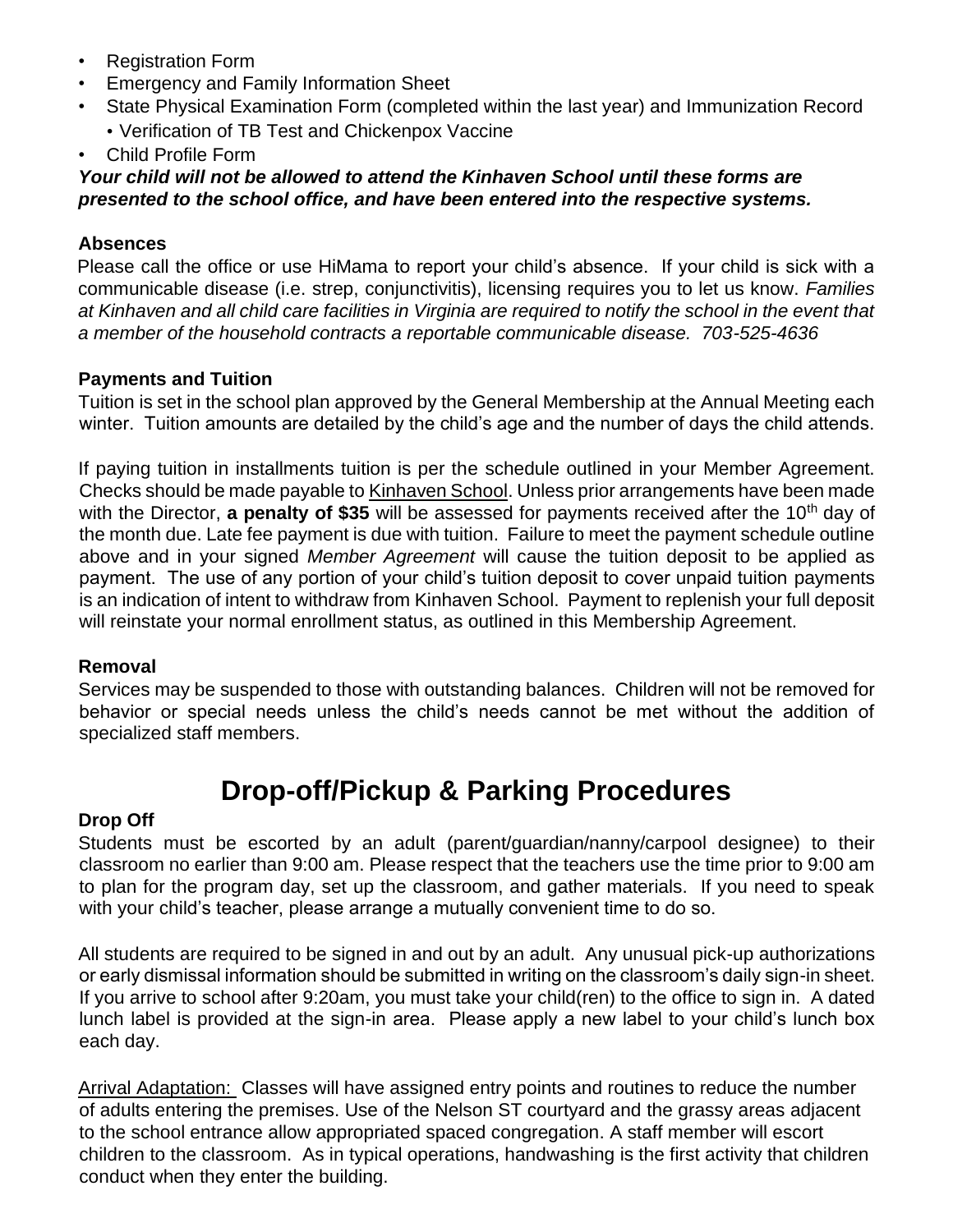# **Pick Up**

Teachers will dismiss children beginning at 12:55 pm. Please meet the class at its assigned drop-off/pick-up area.

### **Should you pick up your child after 1:05 pm, there is a \$25.00 late fee that must be paid upon arrival. An additional \$25.00 fee is assessed for every ten minutes after 1:10pm.**

# **Parking Lot Access**

Families may park in the lot at the corner of N. Fairfax Dr and Oakland St exclusively for the duration of their visit to the school during their child's participation. Parking at any other time is prohibited.

- Proceed north on Oakland St to enter the lot per the parking and circulation map below.
- Enter the lot from northbound Oakland Street. The lot allows for an "in" and and "out" This avoids a dangerous backup. Cars waiting to enter will turn on hazard/flasher lights.
- When exiting the lot, right or left turns are permitted. Enter Fairfax Drive only by a right turn to avoid a back-up through parking lot and up Oakland St.
- Keep our kids safe: Hold hands, put down cell phones, and buckle in properly!
- Parking passes must be displayed to avoid towing.
- You may not park your car in the lot during school hours and leave the premises.
- Report accidents to the Kinhaven Office. If you are involved in an accident in the parking lot, you should immediately report it to the Kinhaven Office and if necessary, the Arlington Police Department. Do not leave the parking area without making these notifications.
- If another family member or caregiver uses our parking lot, please make sure they understand the policies.



### **Ways you can help in the parking lot….**

• Occasionally use off-site parking at drop off or pick up. If you see a metered or free twohour parking spot, park there first instead of the parking lot.

• Signal available spaces to cars waiting to enter the lot as you exit.

• Car-pool with neighbors or walk to school if you live in the area.

• Be patient. The parking lot can be stressful on the first days.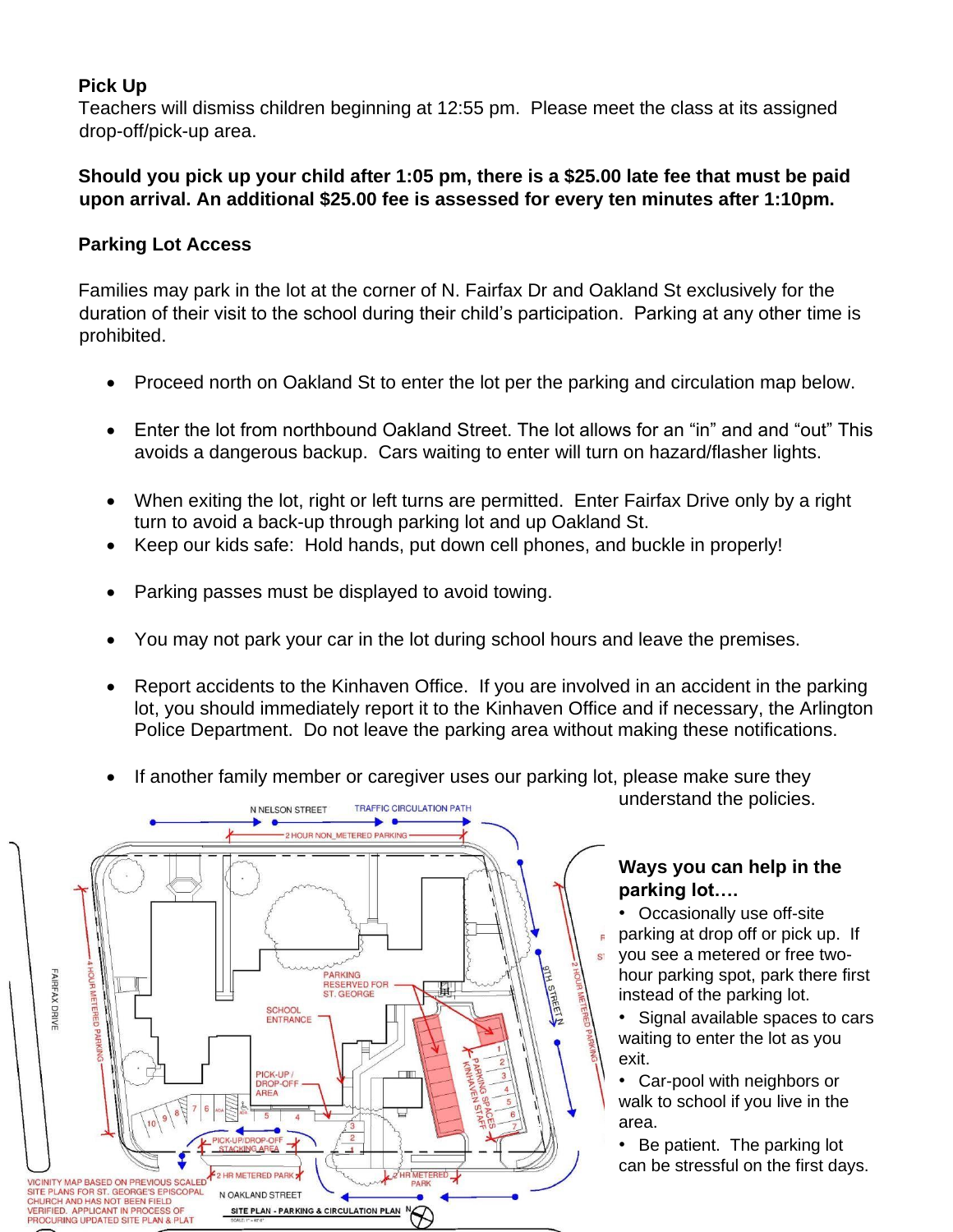**Bikes and Strollers** may be locked to the bicycle rack along the Oakland ST side of the building.

# **RESPECT" IN THE PARKING LOT**

**R**espect each other – we're all trying to accomplish the same thing. **E**nforce the rules – remember to park in the right spots.

**S**pace – give other cars adequate space to maneuver and make sure you're in your space correctly.

**P**atience – it is a virtue; we all must wait…might as well wait cheerfully!

**E**xit promptly when possible – be considerate when there's a long waiting line of people waiting for spots.

**C**ourtesy – please move parent group conversations inside to keep our kids safe.

**T**iming – this might take some trial and error, but the lot tends to fill fast and taper off later.

**Share this information with anyone who drops off or picks up your child. It is imperative that all persons using the parking lot know and understand these procedures.** 

# **Licensing Information**

The Commonwealth of Virginia helps assure that child day programs that assume responsibility for the supervision, protection, and well being of a child for any part of a 24-hour day are safe. Title 63.1, Chapter 10 of the Code of Virginia gives the Department of Social Services authority to license these programs. While there are some legislative exemptions, licensed programs include child day centers, family day homes, child day center systems and family day systems. The state may also voluntarily register family day homes not required to be licensed.

Standards for licensed child day centers address certain health precautions: adequate play space, a ratio of children per staff member, equipment, program and record keeping. Criminal record checks, Child Protective Services check, and specific qualifications for staff and most volunteers working directly with the children are also required. Standards require the facility to meet applicable fire, health, and building codes.

Compliance with the standards is determined by announced and unannounced visits to the program by licensing staff within the Department of Social Services. In addition, parent or other individuals may register a complaint about a program, which will be investigated if it violates a standard.

Three types of licenses may be issued to a new program to allow up to six months for the program to demonstrate compliance with the standards. A regular license is issued when a program substantially meets the standard for licensing. A provisional license, which cannot exceed six months, is issued when a program is temporarily unable to comply with the standards. Operating without a license when required constitutes a misdemeanor that is punishable by a fine up to \$100.00 or imprisonment of up to 12 months or both for each day's violation.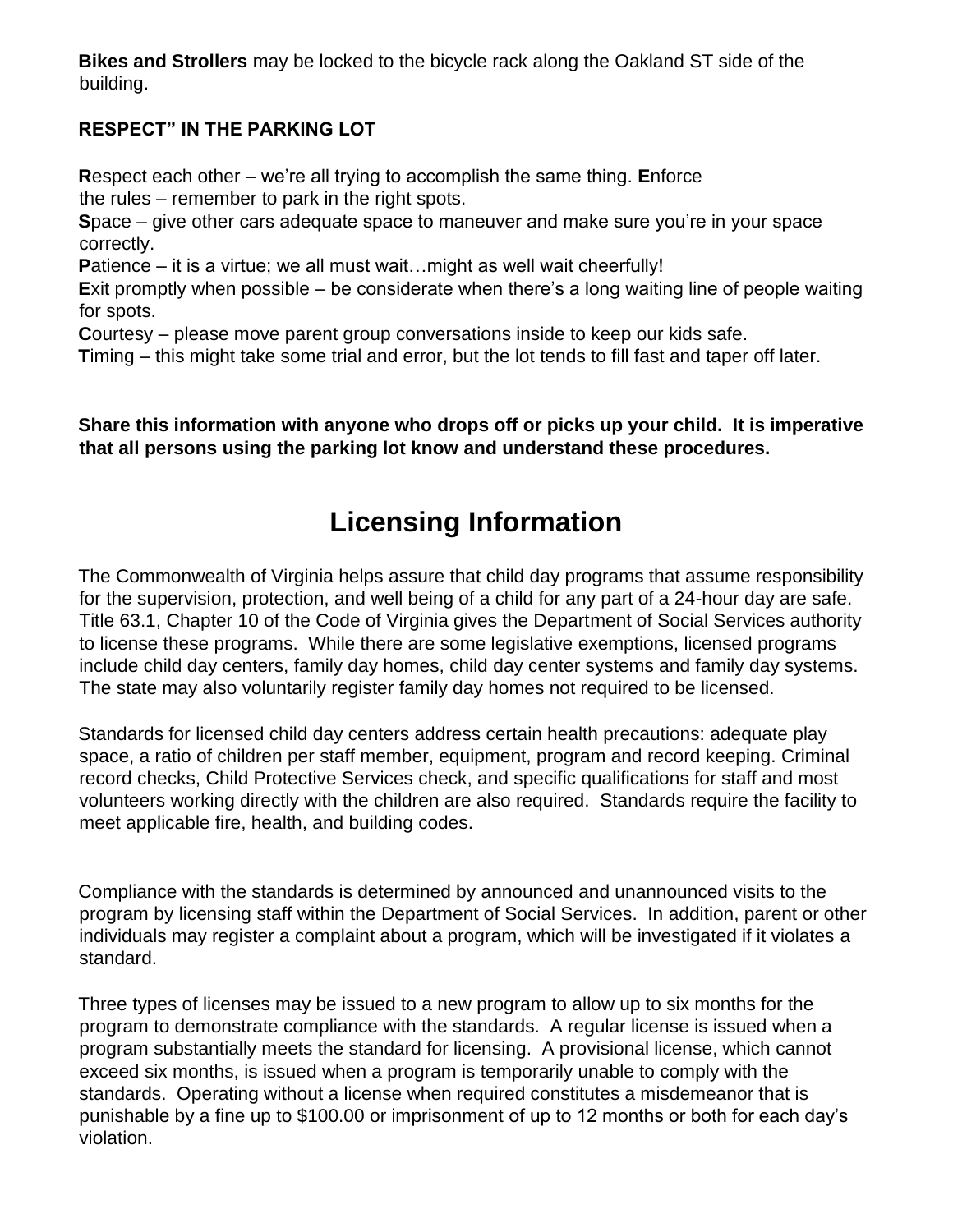If you would like additional information about the licensing of child day programs or would like to register a complaint, please contact the Regional Office of Social Services.

Fairfax Area Licensing Office 3701 Pender Drive, Suite 125, Fairfax, Virginia 22030 Tel: (703) 934-1505

### **Licensing and Compliance Plans**

Kinhaven School is licensed by the Virginia Department of Social Services and the Arlington County Child Care Services Division. Licenses are posted in the main entry. Compliance and management plans are available for review upon request.

#### **Asbestos Notice**

In accordance with the Asbestos Hazard Emergency Response Act (AHERA) and Commonwealth of Virginia requirements, we annually notify parents and staff that asbestos containing materials, and materials suspected of containing asbestos are present in our school building. This is not new information. Such materials are contained in fire doors, for example. Materials in good condition are not considered to pose a health threat. It is our priority to make sure that such materials are kept in good condition and inspected for possible damage at least every six months. An Asbestos Management Plan, including periodic review inspection reports, is filed with the Commonwealth of Virginia and is available for on-site examination during regular business hours.